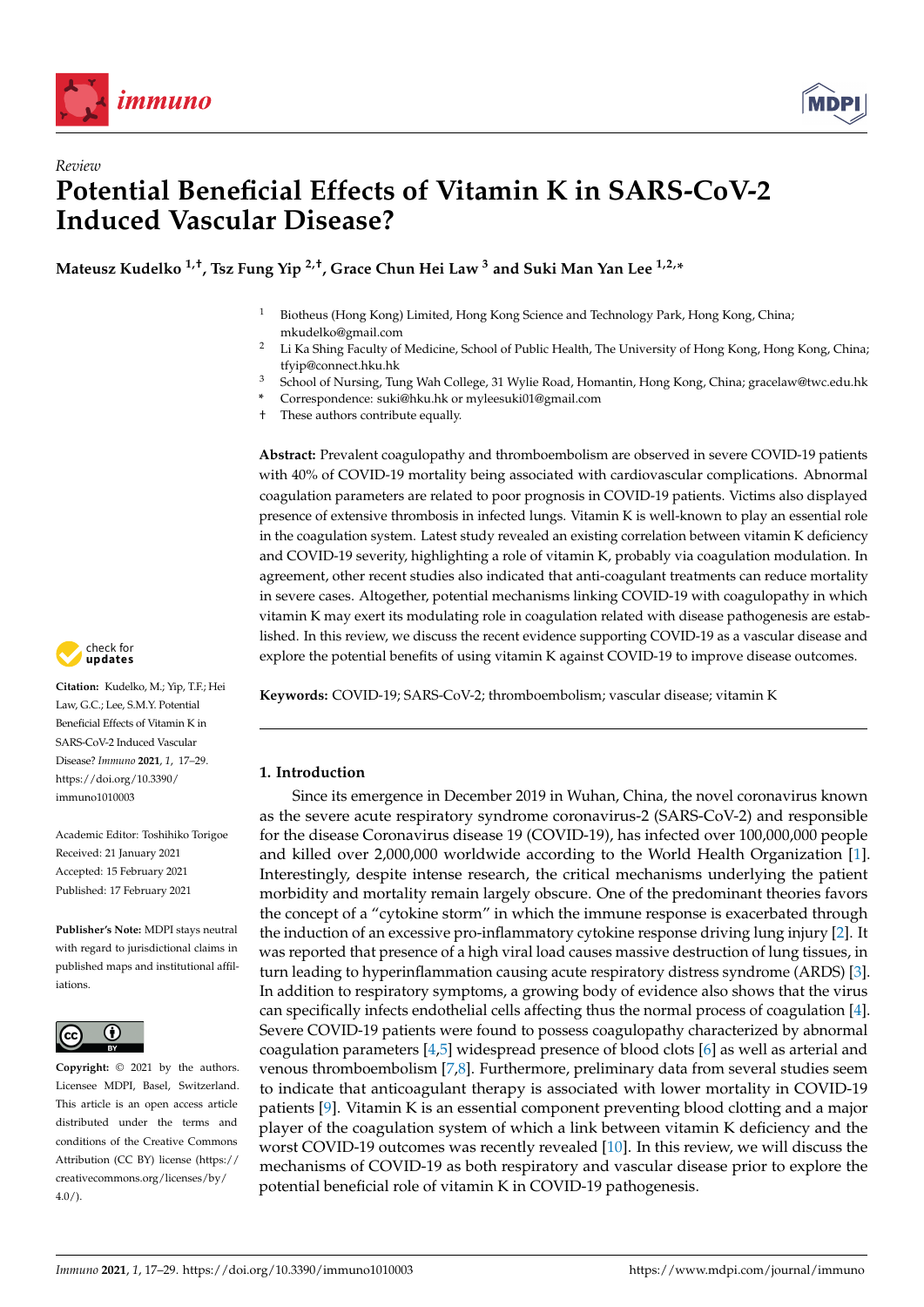#### **2. Respiratory Illness Associated with COVID-19**

It is well established that SARS-CoV-2 virus affects primarily the respiratory system with infection being both asymptomatic and symptomatic. Mechanistically, SARS-CoV-2 infection involves the binding to its functional receptor the Angiotensin converting enzyme 2 (ACE2) [\[11](#page-8-5)[,12\]](#page-8-6). ACE2 is known to be highly expressed on lung epithelial cells as well as on endothelial cells [\[13\]](#page-8-7). As far as we know, clinical presentations of mild COVID-19 infection are wide-ranging and not much distinct from upper respiratory tract infections caused by various respiratory viruses such as influenza A virus (IAV) [\[14](#page-8-8)[,15\]](#page-8-9). Fever, cough, myalgia and headache are commonly reported symptoms in COVID-19 patients.

COVID-19 respiratory symptoms are heterogeneous and may sometimes lead to serious complications. Similar to other severe respiratory diseases, severe forms of COVID-19 induce pneumonia, acute lung injury (ALI), ARDS and sepsis leading to multiple organ failure and death [\[16\]](#page-8-10). Studies have shown that the respiratory symptoms can worsen with development of ARDS occurring as fast as 9 days post onset [\[14\]](#page-8-8). Damage to the lungs characterized by a pulmonary ground glass opacification was observed by computed tomography (CT) scan in even asymptomatic cases indicating that the plethora of complications arising from COVID-19 is still far from being fully understood [\[17\]](#page-8-11).

Cytokine storm is considered to be one of the major causes of ARDS and multipleorgan failure [\[18\]](#page-8-12) and plays a crucial role in the process of disease aggravation [\[19\]](#page-8-13). The cytokine storm is the result of an exacerbated immune response resulting in the excessive production of pro-inflammatory cytokines. Whilst it is revealed that SARS-CoV-2 infection could alter both the innate and adaptive immunity [\[20,](#page-8-14)[21\]](#page-8-15), respiratory epithelial cells and myeloid cells are thought to play an important role in orchestrating innate immunity in the airway [\[22\]](#page-8-16). Infiltration of a large number of inflammatory immune cells is observed in the lungs from severe COVID-19 patients [\[23\]](#page-8-17) with majority being macrophages and neutrophils [\[24\]](#page-8-18). Such increase in infiltration and accumulation of immune cells (macrophages, neutrophils) enhance the probability of rupture of atherosclerotic plaques potentially leading to cardiovascular complications.

Lung infiltration of macrophages has been reported in COVID-19 infection [\[25\]](#page-8-19). Proinflammatory cytokines such as IL-6 [\[26\]](#page-8-20), IL-1 [\[27\]](#page-8-21) and TNF [\[28\]](#page-8-22) are thought to be produced by macrophages, reported to be hyper-induced during SARS-CoV-2 infection and are found to be positively correlated with disease severity relating to cytokine storms [\[29,](#page-8-23)[30\]](#page-9-0).

Neutrophils are the most abundant leukocytes in circulating blood which are responsible for the formation of the neutrophil extracellular trap (NET) [\[31\]](#page-9-1). Neutrophil elastase is a component of NET and is capable of the degradation of elastin within the pulmonary extracellular matrix which leads to the loss of elastic recoil of the lung and thus impairs normal lung function [\[32\]](#page-9-2). Interestingly, markers specific for NET formation are found to be elevated in COVID-19 patients and are up-regulated to a larger extent in patients who required mechanical ventilation when compared to patients with mild symptoms [\[33\]](#page-9-3). Moreover, elastin fragments are chemotactic to macrophages which are major drivers of the ongoing inflammation [\[32\]](#page-9-2). Furthermore, the macrophages secrete MMP proteins 8 and 9 which degrade COL1A1 resulting in formation of collagen-derived peptide Pro-Gly-Pro that can act as chemoattractant for neutrophils [\[32\]](#page-9-2). On the other hand, repairment of the ECM is driven by transforming growth factor (TGF)-β among other mediators [\[32\]](#page-9-2). Stored TGF-β in neutrophils could be activated by local elastase and contributes to the induction of pulmonary fibrosis through the differentiation of fibroblasts to myofibroblasts [\[34\]](#page-9-4). Therefore, by limiting viral infection through the generation of reactive oxygen species, by trapping the pathogen in the NET, and at the same time inducing pulmonary immunopathology and pulmonary fibrosis, neutrophils can act as double-edged sword in lung injuries.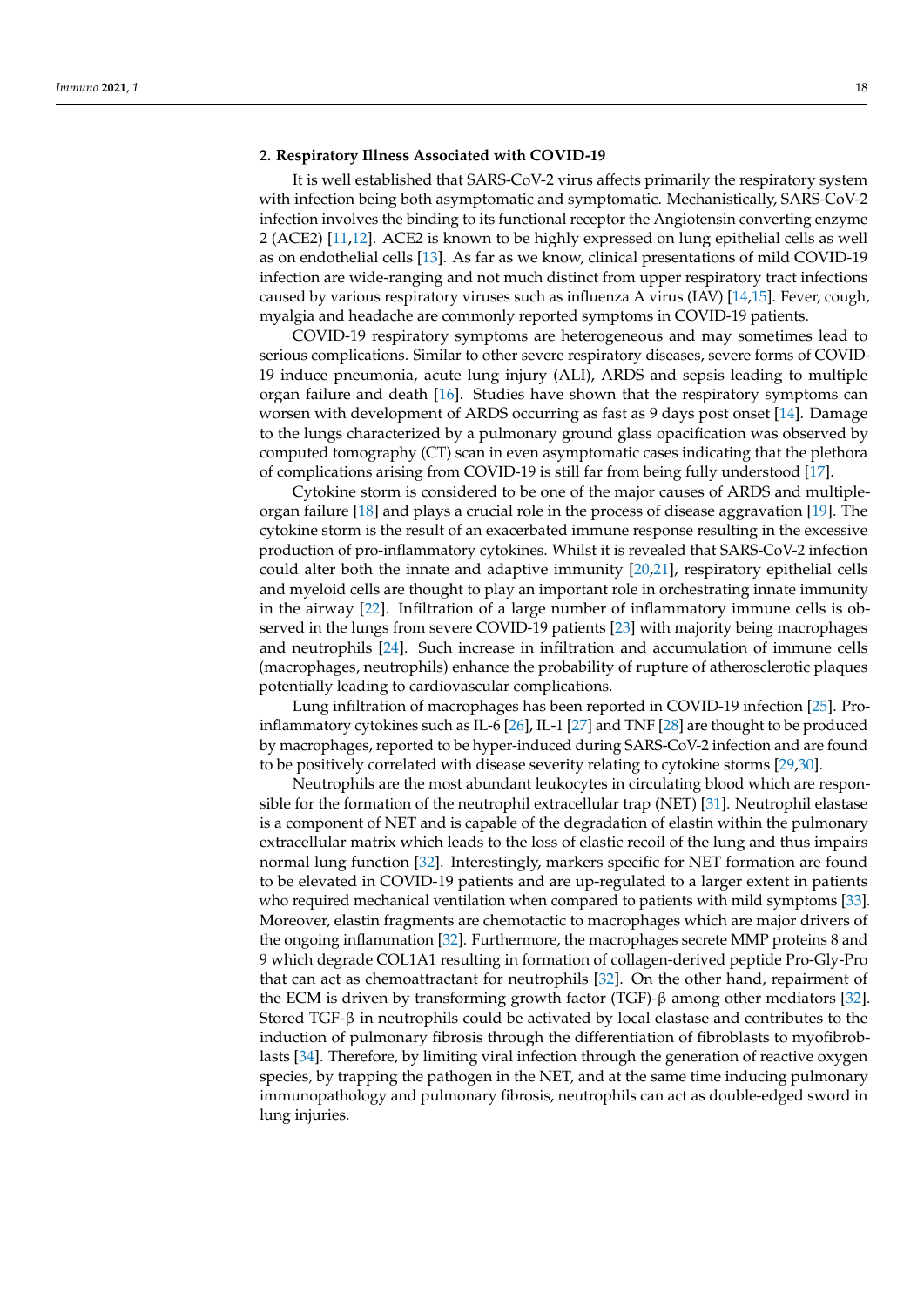#### **3. Coagulopathy and COVID-19**

A growing body of evidence suggests coagulopathy as a potential complication of COVID-19 resulting in higher risk of developing venous and arterial thromboembolism [\[7\]](#page-8-1). Indeed, patients with severe COVID-19 present with abnormal coagulation parameters which are associated with poor disease prognosis [\[35\]](#page-9-5). Likewise, COVID-19 patients present with higher than normal levels of fibrinogen [\[35\]](#page-9-5), resulting from a high level of IL-6 in the serum. IL-6 is known to stimulate the production of fibrinogen by hepatocytes [\[36\]](#page-9-6). In addition, plasma levels of the procoagulation protein, von Willebrand factor is also increased in COVID-19 patients [\[5\]](#page-7-4). Levels of D-dimer and fibrin degradation product, which can reflect the occurrence of thrombosis and is associated with a diagnosis of disseminated intravascular coagulation (DIC), are found to be significantly enhanced in severe COVID-19 cases [\[35\]](#page-9-5). Although, the prevalence of DIC in COVID-19 is still in debate [\[4](#page-7-3)[,35\]](#page-9-5), pulmonary microthrombi formation is clearly observed in COVID-19 [\[37](#page-9-7)[,38\]](#page-9-8).

Pulmonary embolism, strokes and heart attacks can be a direct consequence of thrombosis. Indeed, pulmonary embolism is observed in 50% of COVID-19 patients admitted to ICU [\[39\]](#page-9-9). Adequate oxygenation and ventilation are recommended for COVID-19 patients with ARDS [\[40\]](#page-9-10); however, the development of pulmonary embolism may limit their usefulness by obstructing the circulation of oxygenated blood. Altogether, tackling thrombotic complications observed in COVID-19 patients need urgent investigation.

Autopsies of COVID-19 victims reveal a widespread presence of blood clots in infected lungs suggesting the involvement of pulmonary vascular endothelial cells in lung inflammation and coagulation [\[41\]](#page-9-11). Studies demonstrate that SARS-CoV-2 can infect endothelial cells, cells which represent one third of the total cells in lungs [\[42\]](#page-9-12) and hence can contribute directly to thrombosis via endothelial cell lysis. Damage to the endothelial wall exposes the subendothelial collagen that is involved in platelet adhesion, activation and ultimately coagulation [\[43\]](#page-9-13). Secretion of factors involved in coagulation by the endothelial cells is also altered [\[44\]](#page-9-14).

The idea of using anticoagulant therapy in COVID-19 patients to lower the mortality is well established [\[9\]](#page-8-3). In fact, the coagulation process is a balance between procoagulation and anticoagulation factors that require a strict control. Dysregulation towards either ends could lead to thrombophilia or coagulopathy. Protein C and protein S are among the key players in this process [\[45\]](#page-9-15). Interestingly, a low protein C activity is found in severe and aged COVID-19 patients favoring a hypercoagulability state [\[46\]](#page-9-16).

Taken together, SARS-CoV-2 should not be regarded as an ordinary respiratory virus solely, but a virus which may possess a much broader tropism and could induce systemic symptoms and complications. Understanding the different disease mechanisms caused by infection will be vital in drug discovery for COVID-19 treatment.

### **4. Vitamin K**

Vitamin K was first discovered by Henrik Dam in the early 1930s. This lipid soluble factor was first isolated for its "antihemorrhagic" properties [\[47](#page-9-17)[–49\]](#page-9-18). Because of its requirement for hemostasis, Dam designated this factor as "Koagulations vitamin", hence vitamin K. A second isoform, named K2, was isolated few years later by Edward Doisy from putrefied fish meals [\[50\]](#page-9-19). The importance of the discovery of vitamin K was highlighted when the prophylactic treatment of newborns who presented with vitamin K deficiency was shown to decrease significantly the neonatal mortality and thus was awarded a Nobel prize in Physiology or Medicine in 1943 [\[51\]](#page-9-20). The existence of vitamin K has been known for over 80 years mainly due to its involvement in coagulation. Subsequent discovery of different isoforms has suggested other potential functions of vitamin K beyond coagulation. Nowadays, vitamin K remains a fundamental bioactive compound used as supplement in optimizing body function. The following sections will first give an overview of vitamin K and its functions prior to addressing its potential benefits in prophylaxis and treatment of COVID-19.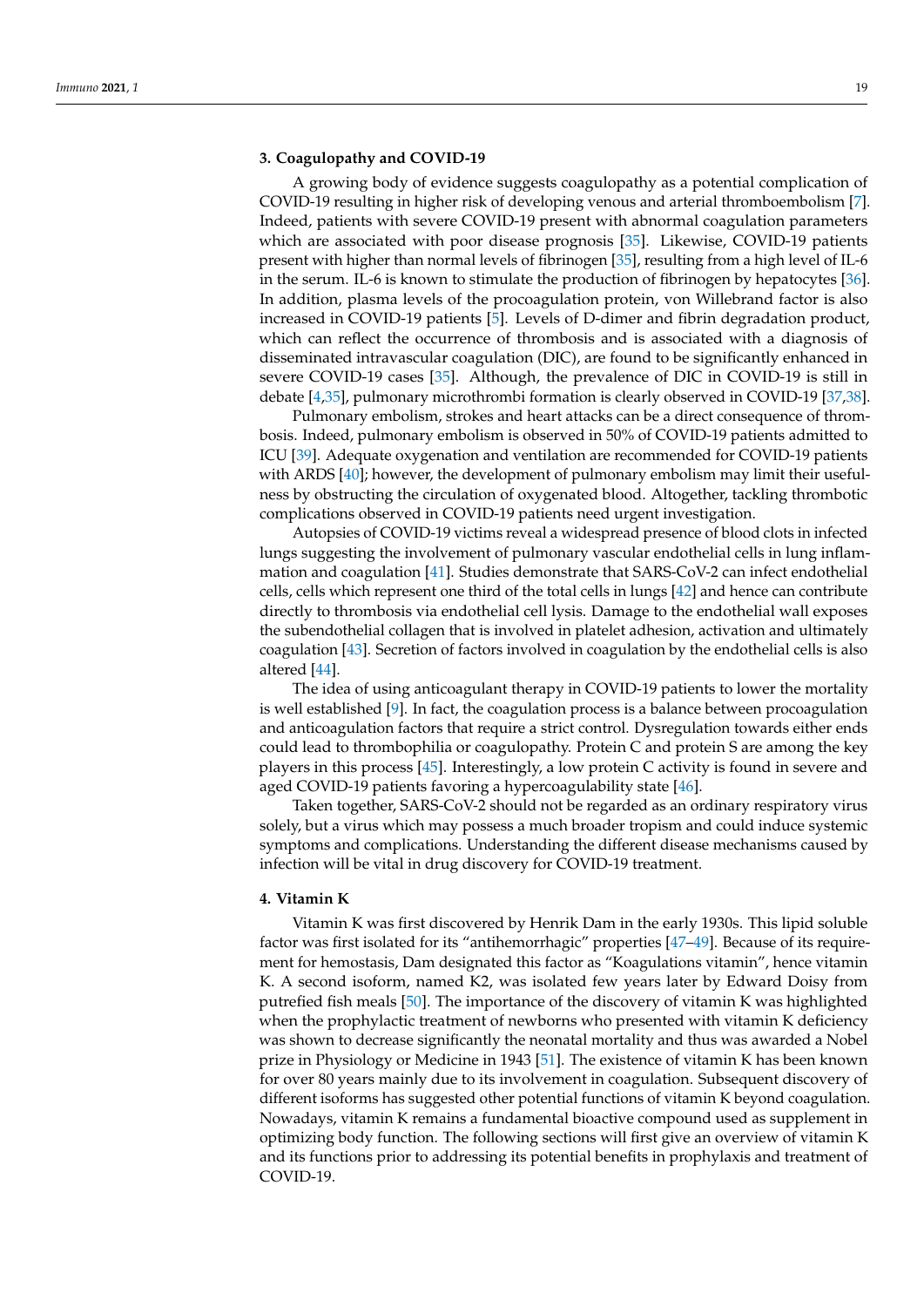#### **5. Structure, Uptake and Distribution of Vitamin K**

Naturally, vitamin K exists as two vitamers: K1 and K2. Structurally K1 belongs to the phylloquinone family whereas K2 chemical structure, which was elucidated in 1960, is related to the menaquinones [\[52\]](#page-9-21). Vitamin K1 represents the predominant form that can be found in daily diet [\[53](#page-9-22)[,54\]](#page-9-23) and is mainly present in green vegetables and fruits [\[55,](#page-9-24)[56\]](#page-9-25). In mammalian cells in absence of bacteria, vitamin K1 was shown to be able to convert into vitamin K2 MK-4 isoform [\[57\]](#page-9-26). Normally K2 form is primarily bacterial in origin, and is produced in the human intestines. It can also be found in fermented food, meat and cheese [\[58\]](#page-9-27). Interestingly, the highest content of K2 is found in a Japanese dish named Natto. In terms of vitamin K intake, isoform K1 is known to be poorly absorbed when compared to larger side chained menaquinones [\[59\]](#page-10-0). Thus, it is predicted that as high as 70% of MK7,8,9 can be absorbed and distributed to extrahepatic tissue [\[60\]](#page-10-1). Overall, as much as 95% of extrahepatic vitamin K comes from dietary menaquinones, not phylloquinones. A healthy adult consumption of vitamin K should be around  $1 \mu g/day/kg$  [\[61\]](#page-10-2) and specifically 50 to  $600 \mu g/day$  for vitamin K1 and 5 to  $600 \mu g/day$  for vitamin K2 [\[58\]](#page-9-27). Although, low amounts in µg are sufficient already to maintain the daily body requirements due to an efficient vitamin K recycling system developed in mammals, studies have shown that majority of healthy adults are sub-clinically deficient for vitamin K in their circulation [\[62\]](#page-10-3). Contrarily to vitamin K1, which is rapidly removed from the circulation [\[63\]](#page-10-4) and mainly remains in the liver [\[64\]](#page-10-5), K2 form is known to be equally distributed between the circulation and the extra-hepatic tissues [\[65\]](#page-10-6). Thus, K2 is thought to provide a rapid and localized protective response whilst action of K1 is found to be more widespread. Commercially, there are two vitamin K2 forms available, named MK-4 and MK-7. MK-4 has a relatively short half-life of up to three hours, whilst MK-7 can remain stable for up to 3 days [\[60\]](#page-10-1). Vitamin K1 and MK-4 present similar properties whereas vitamin K2 larger isoforms (for example MK-7,8,9,10) are proposed to also possess function beyond coagulation [\[66\]](#page-10-7). Indeed, the presence of large side chains confer potential hydrophilic properties that are different from the K1 and MK-4 forms. Since vitamin K, even given at high doses has no reported side effects [\[67\]](#page-10-8), its potential prophylactic benefits supplementation may be advisable.

#### **6. Vitamin K: The Coagulation Switch and Beyond**

The circulatory system is a complex network containing 60,000 miles of blood vessels through the body. Its success is intrinsically linked to two intertwine properties: circulation and coagulation of the blood. Circulation refers to the ability of blood to flow freely, and deliver the needed nutrients and oxygen to cells, whilst coagulation refers to the capacity in injury situation to stop the leak and repair, thus maintaining hemostasis. Under normal conditions, coagulation system is balanced towards the anticoagulation state [\[68\]](#page-10-9). Vitamin K is an essential "switch" in balancing coagulation and anticoagulation process [\[69\]](#page-10-10). Indeed, vitamin K acts as a cofactor in the activation of extra-hepatic and hepatic vitamin K-dependent proteins (VKDPs) including pro-thrombin and clotting factors VII, IX, X, major factors involved in blood coagulation. On the other hand, vitamin K can also trigger key anticoagulants via VKDPs for producing proteins C, S and Z [\[70–](#page-10-11)[72\]](#page-10-12). In the presence of vitamin K, the glutamate (Glu) residues present on these proteins are carboxylated into gamma-carboxyglutamic acid (Gla) by γ-glutamyl carboxylase (GGCX) enzyme, enzyme that uses vitamin K as a cofactor for its activity [\[73\]](#page-10-13). Glu is modified into Gla on the coagulation factors of which these proteins display a higher affinity for calcium enabling them to form calcium bridges and bind to the surface membrane phospholipids prior to clot assembling [\[74](#page-10-14)[–76\]](#page-10-15). It is important to note that vitamin K does not start the clotting process, it only enhances the coagulation system to work effectively. While vitamin K involvement in coagulation is well established, it is also a key component of the anticoagulation response. This response is facilitated through the activation of protein C, S and Z. Vitamin K-dependent protein C activation can inhibit clotting factors V and VIII which are responsible for clot generation [\[45](#page-9-15)[,69\]](#page-10-10).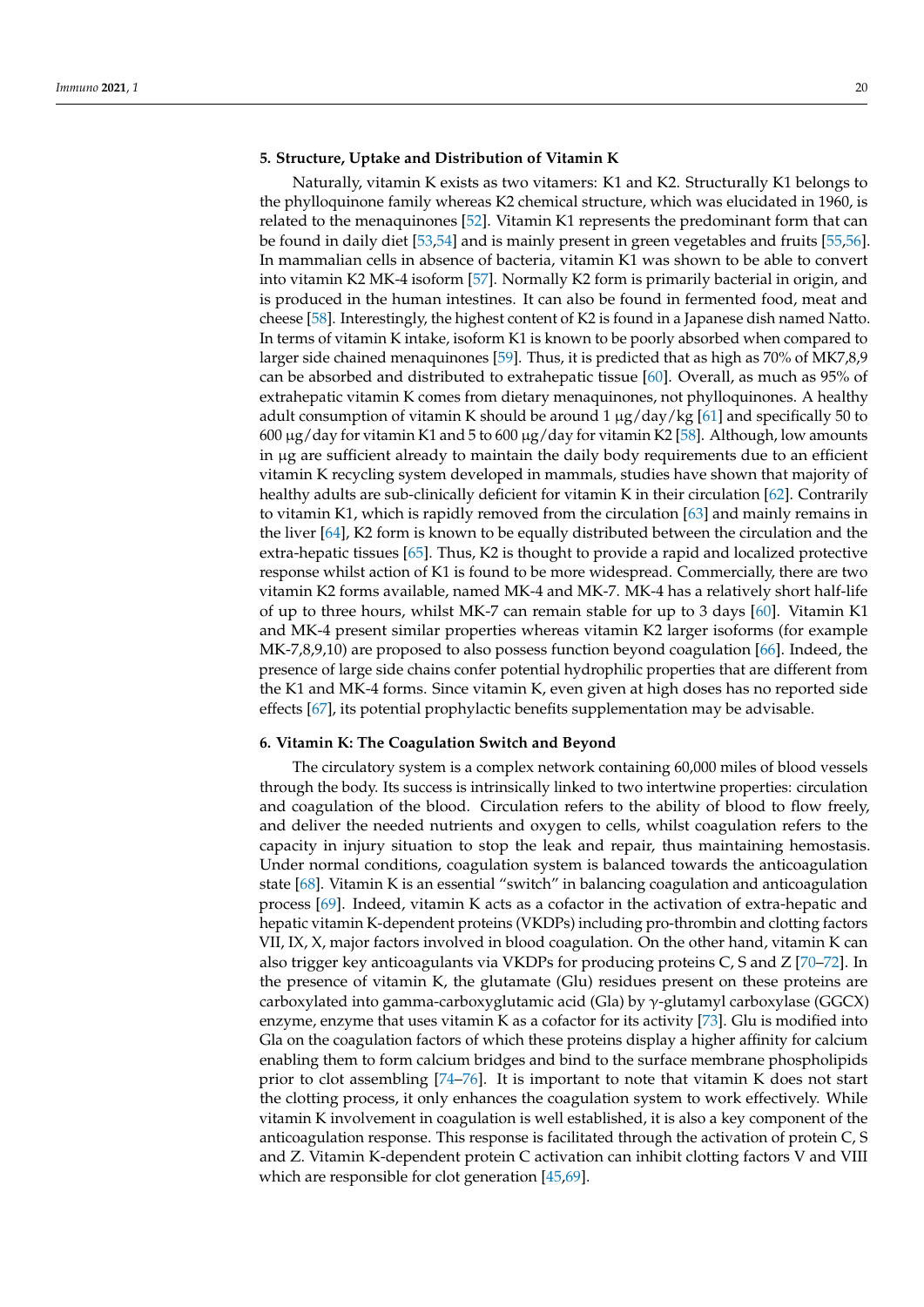Beyond its essential role in coagulation, vitamin K is suggested to possess immunomodulatory functions as well as preventing vascular calcification. Studies have shown that K2 form has more potent anti-inflammatory effect when compared to K1 [\[77\]](#page-10-16). K2 acts as an immunosuppressive compound to modulate expression of a multitude of pro-inflammatory cytokines such as TNF, IL-1 $\alpha$ , IL-1 $\beta$  and suppresses IL-6 release [\[77](#page-10-16)[–79\]](#page-10-17). It can also impair T cell activation and proliferation [\[80\]](#page-10-18).

Besides, vitamin K has been shown to activate extra-hepatic VKDPs such as the Matrix Gla-protein (MGP), Osteocalcin and Gla-rich protein (GRP) [\[81–](#page-10-19)[83\]](#page-10-20). MGP is mainly expressed in cartilage and vasculature and involved in ECM remodeling responsible for preventing vascular calcification [\[84\]](#page-10-21) and thus plays a fundamental role in vascular health [\[85,](#page-10-22)[86\]](#page-11-0). It has been suggested that vitamin K dependent MGP plays an important role in elastin degradation in the lungs phenomenon that is accelerated in pulmonary disease [\[87](#page-11-1)[,88\]](#page-11-2). Furthermore, vascular calcification is often observed in chronic kidney disease patients [\[89\]](#page-11-3), patients who have been reported to be more prone to develop severe form of COVID-19 highlighting the importance of vitamin K and MGP [\[90\]](#page-11-4).

## **7. Using Vitamin K to Improve COVID-19 Outcomes**

Very little is known concerning the potential benefits of using vitamin K to improve COVID-19 outcomes, however it is clearly established that patients with severe COVID-19, present with prevalent signs of coagulopathy and thromboembolism [\[4](#page-7-3)[,7](#page-8-1)[,39\]](#page-9-9). Impaired coagulation function has been demonstrated in COVID-19 patients [\[91\]](#page-11-5). Findings from several recent studies have further suggested that anticoagulant therapy is beneficial and can lower the mortality in COVID-19 patients [\[9,](#page-8-3)[92\]](#page-11-6). Furthermore, patients with pre-conditions such as diabetes, hypertension and cardiovascular disease which are known to be associated with vitamin K deficiency [\[93](#page-11-7)[–95\]](#page-11-8) are prompt to develop a more severe COVID-19 disease [\[96\]](#page-11-9). This is particularly evident in patients suffering from chronic kidney disease (CKD), a population characterized by enhanced number of severe COVID-19 cases [\[90\]](#page-11-4). These patients suffer from subclinical vitamin K deficiency resulting from its high demand for the activation of VKDPs to inhibit calcification [\[97](#page-11-10)[,98\]](#page-11-11). As a result, CKD patients are shown to present with high levels of non-phosphorylated non-carboxylated MGP, increasing the risk of vascular calcification and development of cardiovascular disease. Vitamin K supplementation of CKD patients was shown to reach target tissues including the vessel wall as well as improve the consequences resulting from vitamin K deficiency [\[97\]](#page-11-10). Furthermore, the progression of cardiovascular calcification in healthy adults was significantly reduced when supplemented with daily phylloquinone (0.5 mg) [\[99\]](#page-11-12). The CKD population serves as a valuable indicator when addressing potential consequences of poor vitamin K status, a status that represents an aggravating risk factor in COVID-19. Indeed, recently a direct association between low levels of vitamin K and severe cases of COVID-19 was reported [\[10\]](#page-8-4). Altogether, this evidence points to the existence of a possible link between vitamin K and COVID-19 as well as highlight the potential benefits of using vitamin K as a supplement.

#### **8. Vitamin K: An Anticoagulation Option for COVID-19?**

A serious hypercoagulable state has been observed in many severe COVID-19 cases and associated with poor prognostic outcome [\[17,](#page-8-11)[35\]](#page-9-5). Contrarily to severe IAV cases, multiple blood clots are observed in the lungs at the site of SARS-CoV-2 infection [\[100\]](#page-11-13). As mentioned earlier, SARS-CoV-2 can directly infect endothelial cells which are known to express significant amount of receptor ACE2 [\[13\]](#page-8-7). Endothelial cells play a direct role in coagulation. Indeed, they secrete coagulation inhibitors like protein S as well as provide receptors for anticoagulant proteins present in the blood that interfere with clot formation (like protein C)  $[45]$ . Thus, the imbalance of coagulation system by altering/lysing of endothelial cells after infection can significantly contribute to thrombosis. On 25th March 2020, the International Society of Thrombosis and Hemostasis (ISTH) introduced provi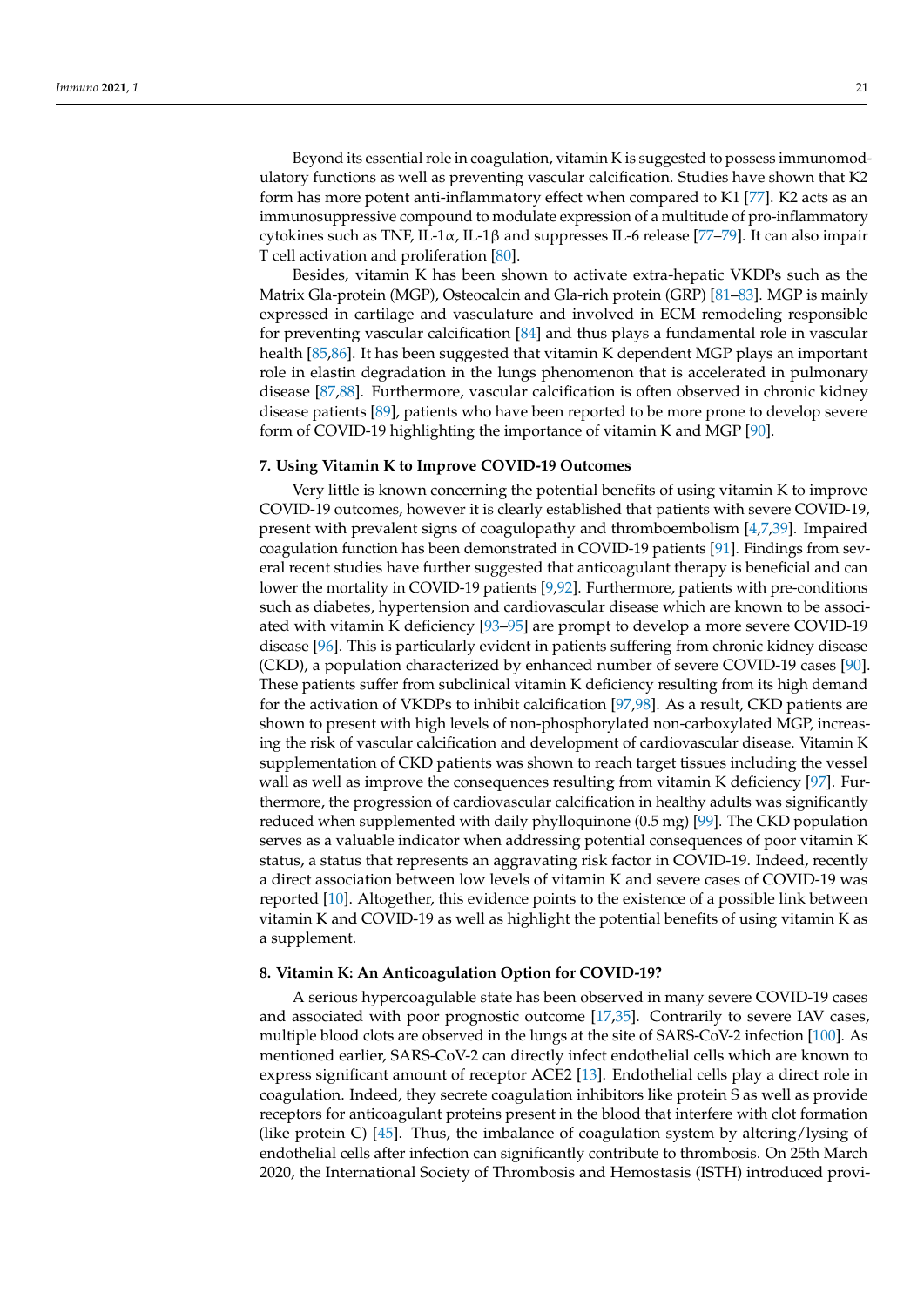sional guidelines for the management of coagulopathy in COVID-19 patients. There are numerous anticoagulants with various mode of actions that are in use clinically.

A low prophylactic dose of low molecular heparin (LMWH), an anticoagulant, was suggested to be given to all COVID-19 patients requiring hospitalization as long as no contraindications such as active bleeding was recorded [\[101\]](#page-11-14). While studies have shown beneficial effect of LMWH on COVID-19 patients in terms of reduce mortality [\[9\]](#page-8-3), in clinical practice severely infected patients still continue to clot and fail to response adequately to both prophylactic and therapeutic doses [\[102](#page-11-15)[,103\]](#page-11-16). This might be resulting from the fact that COVID-19 patients present with low levels of anti-thrombin and higher levels of fibrinogen, which contribute to heparin resistance [\[102\]](#page-11-15). Indeed, hyperfibrinogenemia was clearly demonstrated in patients with severe COVID-19 and was shown to reduce significantly LMWH efficacy to reduce clot formation [\[104\]](#page-11-17). Furthermore, due to the risk of venous thromboembolism, pulmonary embolism and renal insufficiency resulting from SARS-CoV-2 [\[102\]](#page-11-15), the use of unfractioned heparin (UFH) might be a better choice of anticoagulant [\[105\]](#page-11-18). Indeed, patients who present with pulmonary embolism and receive LMWH are at an increased risk of bleeding that cannot be stopped further supporting the use of UFH.

Direct oral anticoagulant (DOAC) drugs are currently broadly administered as anticoagulant treatments. This novel class of anticoagulant act directly on selective blood clotting factors to prevent formation of blood clots. However, their use in COVID-19 patients remain controversial. Indeed, up to now there is very limited clinical data on safety or efficacy of DOAC in COVID-19 patients [\[106\]](#page-11-19). Meanwhile, ample evidence suggests a direct impact on the cytochrome P450 pathway which is observed in both antiviral treatment (remdesivir, dexamethasone), as well as COVID-19 disease. DOACs are also known to alter the same P450 pathway [\[107\]](#page-11-20). Thus, combined antiviral and anticoagulant treatment using DOAC might cause drug-drug interactions resulting in potential decrease or increase in anticoagulation activity. A recent study in Italy on COVID-19 patients where DOAC treatment was simultaneously administered with antiviral drugs showed that all patients presented with alarming increase of DOAC at plasma levels [\[108\]](#page-11-21). Altogether, it seems prudent not to start DOAC treatment in COVID-19 treated patients until more evidence is established.

Although progressively substituted by DOAC, Vitamin K antagonists (VKAs), such as Warfarin for example, still remain important anticoagulant drugs. VKAs interrupt the vitamin K cycle through inhibition of vitamin K 2,3-epoxide reductase leading to deficiency in vitamin K. As previously mentioned, vitamin K has also anti-coagulant properties through activation of protein C, S and Z. In contrast to proteins C and Z which are mainly localized in the liver, half of protein S is synthesized in endothelial cells playing thus a fundamental role in local prevention of thrombosis [\[109](#page-11-22)[–111\]](#page-11-23). Interestingly it has been shown that uptake of supplements of vitamin K1 does not alter VKA anticoagulant efficacy [\[112\]](#page-11-24). However, potential interference might be observed with high amounts of vitamin K2 (MK-7, MK-8, MK-9 and larger isoforms) indicating that people undertaking VKA should avoid consuming food or supplements with high amounts of K2 analogues. Furthermore, a beneficial decrease in both level of inactivated factor II and osteocalcin was observed in patients who increase their dietary intake of vitamin K when undergoing VKA treatment [\[112\]](#page-11-24). Altogether, combining VKAs with an increase of vitamin K1 uptake should be considered in COVID-19 patients. Up to date WHO has approved three vaccines: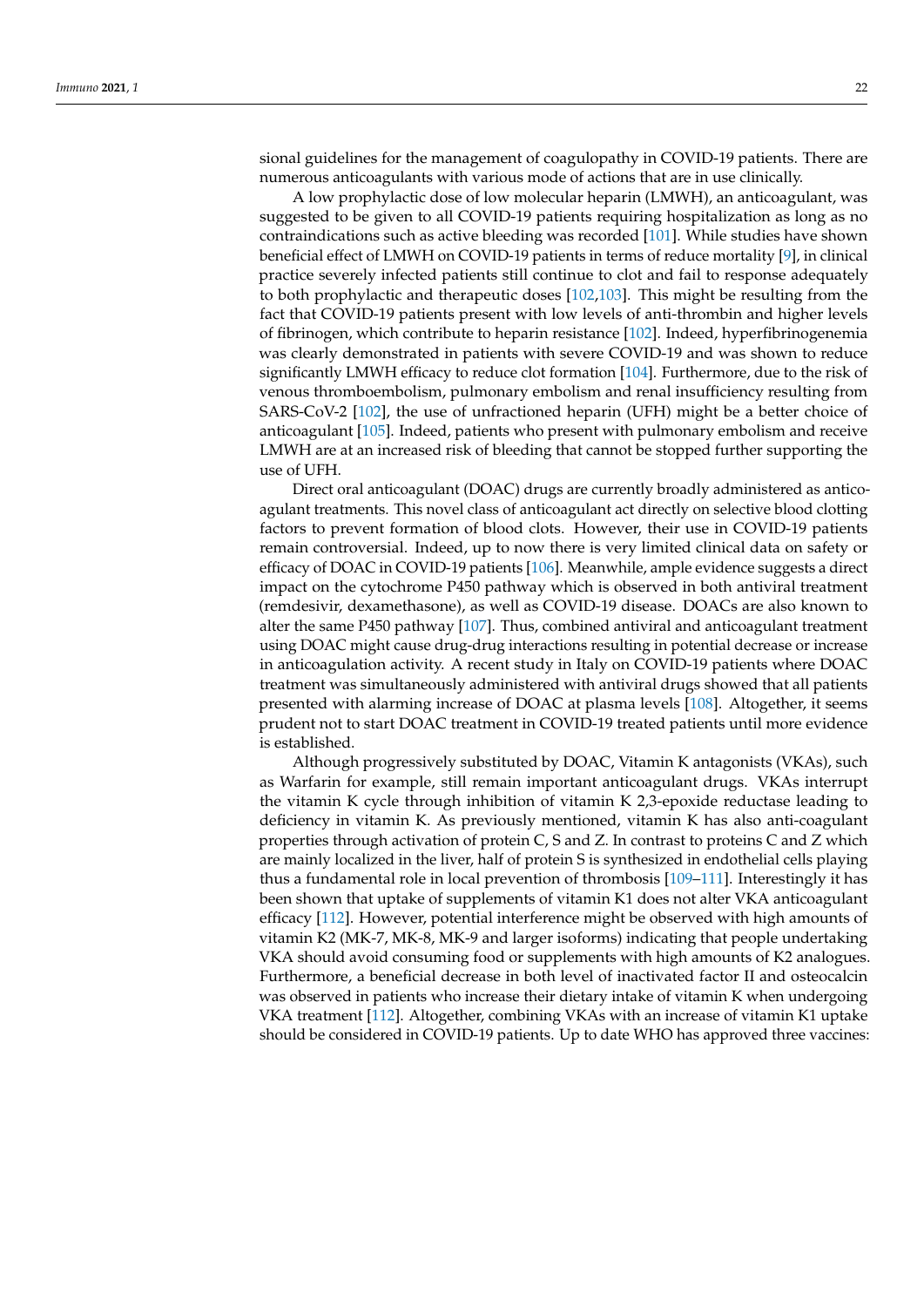Pfizer/BioNTech, Moderna and Astra-Zeneca. Previous studies to determine whether influenza vaccination interferes with anticoagulant therapy are controversial and still under debate [\[113,](#page-11-25)[114\]](#page-12-0). However, most recent studies seem to point to a lack of significant effect of vaccine on anticoagulant therapy [\[115\]](#page-12-1). Thus, current global recommendations encourage patients on anticoagulant therapy to receive a vaccine to protect against COVID-19 and monitor their blood level thinning following vaccine when taking Warfarin for example.

Altogether a more aggressive anticoagulation approach should be undertaken when treating patients with severe form of COVID-19. As mentioned earlier, given that vitamin K is a key component in blood clotting, a combined administration of UFH, anti-thrombin supplement and vitamin K should be explored as such remedy can both promote anticoagulation (vitamin K) and block formation of blood clots (UFH & anti-thrombin).

## **9. Vitamin K: An Immunomodulatory Option for COVID-19?**

Beyond its potential beneficial effect to prevent coagulopathy, vitamin K is also known to play an important role in immunomodulation. Indeed, in vitro studies have shown that vitamin K is associated with an impaired production of proinflammatory cytokines [\[77](#page-10-16)[,116\]](#page-12-2). Inhibition of TNF, IL-1 and IL-6 by vitamin K has been showed [\[77–](#page-10-16)[79\]](#page-10-17). Interestingly, these are among the most important cytokines activated during SARS-CoV-2 infection [\[29,](#page-8-23)[117\]](#page-12-3), which contribute to cytokine storm leading to ARDS in severe COVID-19 patients [\[118\]](#page-12-4). Furthermore, the loss of the alveolar-capillary membrane integrity is a hallmark of ARDS [\[23\]](#page-8-17). Proteins C and S, which are activated by vitamin K, are known to play protective role and maintain the integrity of this membrane [\[119](#page-12-5)[,120\]](#page-12-6). Thus, vitamin K administration may help in attenuating cytokines levels as well as protect the integrity of alveolar-capillary membrane, thus reducing the risk for ARDS development in COVID-19 patients.

## **10. Vitamin K: Vascular Health Promoter to Protect against Cardiovascular Complications and Lung Fibrosis?**

Finally, 40% of deaths from SARS-CoV-2 infection are related to cardiovascular complications [\[121\]](#page-12-7). Interestingly, through activation of MGP, vitamin K can prevent development of arterial calcification [\[122–](#page-12-8)[124\]](#page-12-9), a process known to cause cardiovascular disease [\[65\]](#page-10-6) as well as maintain arterial elasticity [\[125\]](#page-12-10). Vitamin K dependent MGP protects elastic fibers against mineralization, fibers which are fundamental parts of the extracellular matrix (ECM) and play a crucial role in lung fibrosis [\[126\]](#page-12-11). Low vitamin K status is found to be associated with increased elastin degradation in pulmonary disease [\[127\]](#page-12-12). Furthermore, MGP is known to be highly expressed in the lung, and modulation to MGP and inability to activate (carboxylate resulting from insufficient levels of vitamin K) is suggested to be a contributor to lung fibrosis. Thus, vitamin K is considered to promote vascular health and reduce the risk for development of lung fibrosis in COVID-19.

### **11. Concluding Remarks**

SARS-CoV-2 emerges as an uncommon disease with a plethora of signs and symptoms previously unseen in respiratory infections. It is initially considered as a respiratory illness prior to also becoming a vascular condition.

A possible link to low levels of vitamin K and severe cases of COVID-19 was lately reported [\[6\]](#page-8-0). The diverse and distinct roles of vitamin K in modulating blood clotting, elastin degradation, immunomodulation, and managing vascular health, together with the low toxicity of vitamin K in humans makes vitamin K an attractive remedy using prophylactically as supplement or therapeutically to improve COVID-19 disease outcomes. A summary describing the potential involvement of coagulopathy in the pathogenesis of SARS-CoV-2 viral infection is illustrated in Figure [1.](#page-7-5) More research is needed immediately to further investigate its potentials.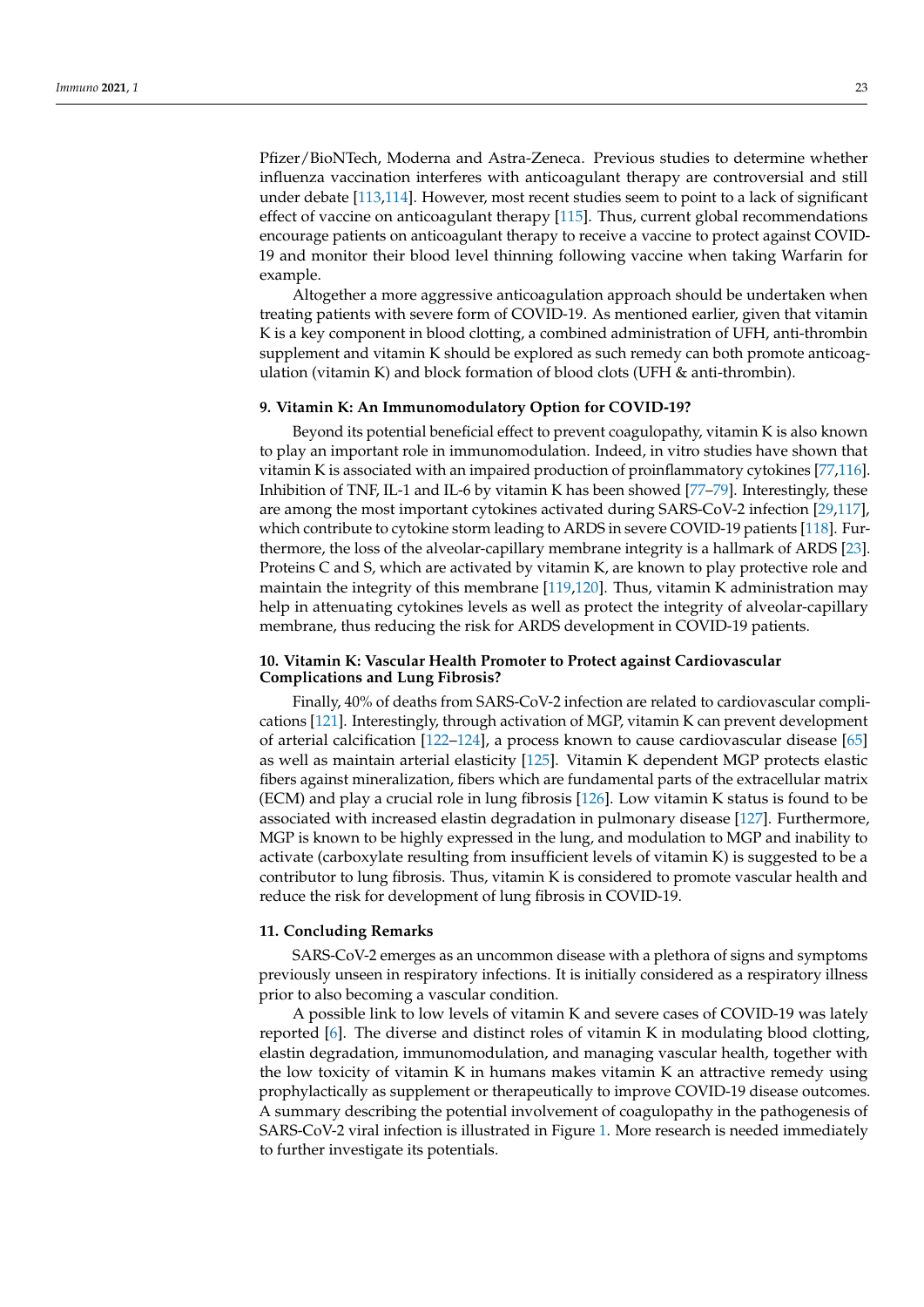<span id="page-7-5"></span>

**Figure 1.** The potential involvement of coagulopathy in the pathogenesis of SARS-CoV-2 viral infection and potential beneficial effects of vitamin K. Following SARS-CoV-2 infection, the virus binds to lung epithelial cells and endothelial cells that highly express its receptor Angiotensin converting enzyme 2 (ACE2) leading to both respiratory (respiratory illness) and vascular (coagulopathy) complications. The infection of lung epithelial cells triggers the activation of an immune response (IR) leading to secretion of pro-inflammatory cytokines (Interleukin 6 (IL6), Tumor Necrosis Factor alpha (TNFa) and Interleukin 1 (IL1)) and metalloproteinases (MMPs) by infiltrated macrophages. The presence of a high viral load causes massive destruction of lung tissues resulting in acute respiratory distress syndrome (ARDS) as well as lung fibrosis (right panel). The infection of endothelial cells affects the normal process of coagulation leading to venous and arterial thromboembolism that can result in strokes, heart attacks and pulmonary embolism (left panel). The diverse and distinct roles of vitamin K in modulating blood clotting, elastin degradation, immunomodulation and managing vascular health are summarized (lower panel).

**Author Contributions:** S.M.Y.L. conceptualized the work. M.K., T.F.Y., G.C.H.L. and S.M.Y.L. wrote the manuscript, and approved the manuscript for its intellectual content. All authors have read and agreed to the published version of the manuscript.

**Funding:** S.M.Y.L. is supported by Research Grants Council (RGC) of Hong Kong, General Research Fund (GRF) [grant number 17116018].

**Conflicts of Interest:** The authors declare that the research was conducted in the absence of any commercial or financial relationships that could be construed as a potential conflict of interest.

## **References**

- <span id="page-7-0"></span>1. World Health Organization. *Weekly Operational Update on COVID-19*; World Health Organization: Geneva, Switzerland, 2021.
- <span id="page-7-1"></span>2. Coperchini, F.; Chiovato, L.; Croce, L.; Magri, F.; Rotondi, M. The cytokine storm in COVID-19: An overview of the involvement of the chemokine/chemokine-receptor system. *Cytokine Growth Factor Rev.* **2020**, *53*, 25–32. [\[CrossRef\]](http://doi.org/10.1016/j.cytogfr.2020.05.003)
- <span id="page-7-2"></span>3. Song, P.; Li, W.; Xie, J.; Hou, Y.; You, C. Cytokine storm induced by SARS-CoV-2. *Clin. Chim. Acta* **2020**, *509*, 280–287. [\[CrossRef\]](http://doi.org/10.1016/j.cca.2020.06.017) [\[PubMed\]](http://www.ncbi.nlm.nih.gov/pubmed/32531256)
- <span id="page-7-3"></span>4. Connors, J.M.; Levy, J.H. COVID-19 and its implications for thrombosis and anticoagulation. *Blood* **2020**, *135*, 2033–2040. [\[CrossRef\]](http://doi.org/10.1182/blood.2020006000)
- <span id="page-7-4"></span>5. Panigada, M.; Bottino, N.; Tagliabue, P.; Grasselli, G.; Novembrino, C.; Chantarangkul, V.; Pesenti, A.; Peyvandi, F.; Tripodi, A. Hypercoagulability of COVID-19 patients in intensive care unit: A report of thromboelastography findings and other parameters of hemostasis. *J. Thromb. Haemost.* **2020**, *18*, 1738–1742. [\[CrossRef\]](http://doi.org/10.1111/jth.14850)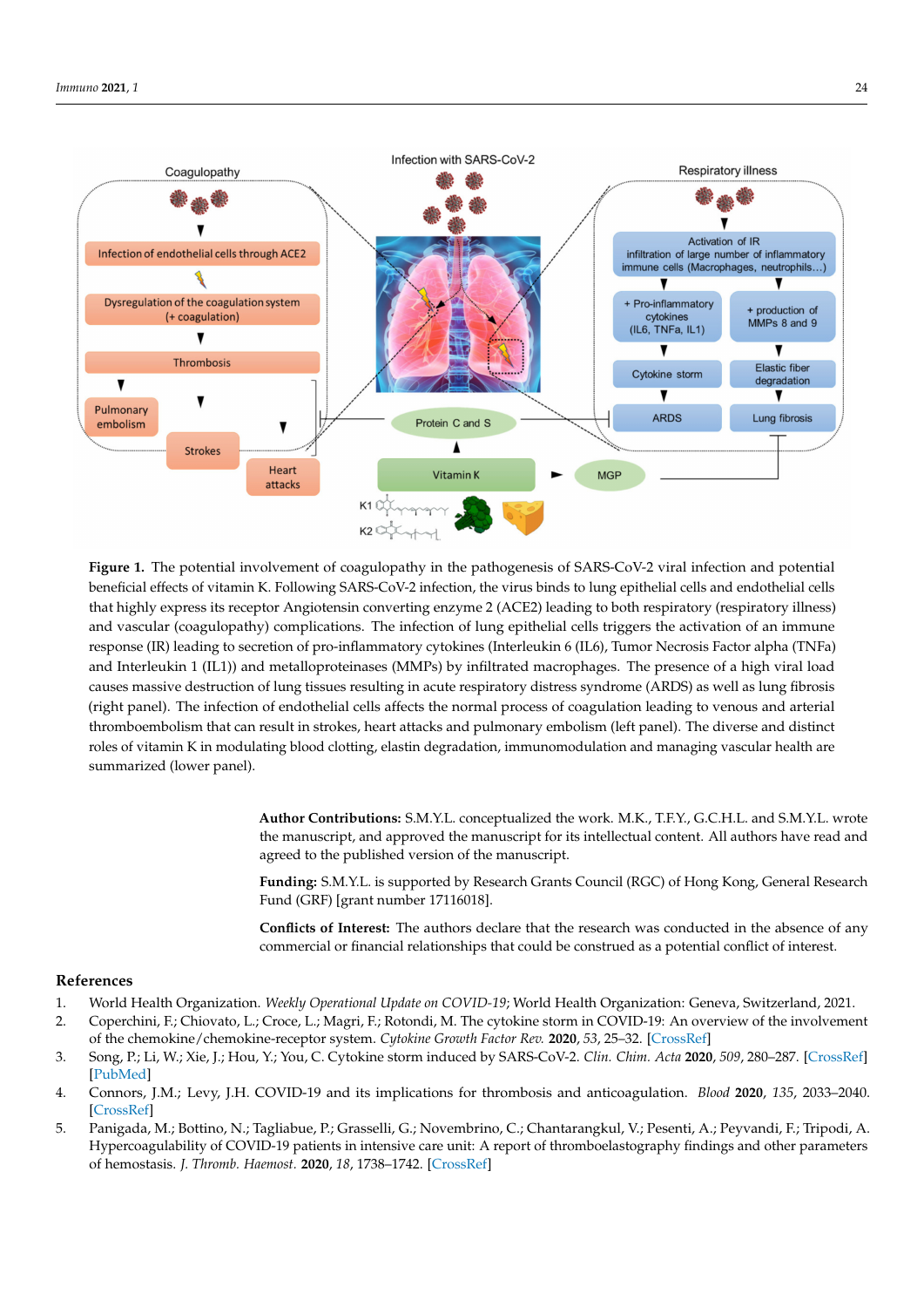- <span id="page-8-0"></span>6. Klok, F.A.; Kruip, M.; van der Meer, N.J.M.; Arbous, M.S.; Gommers, D.; Kant, K.M.; Kaptein, F.H.J.; van Paassen, J.; Stals, M.A.M.; Huisman, M.V.; et al. Confirmation of the high cumulative incidence of thrombotic complications in critically ill ICU patients with COVID-19: An updated analysis. *Thromb. Res.* **2020**, *191*, 148–150. [\[CrossRef\]](http://doi.org/10.1016/j.thromres.2020.04.041) [\[PubMed\]](http://www.ncbi.nlm.nih.gov/pubmed/32381264)
- <span id="page-8-1"></span>7. Lodigiani, C.; Iapichino, G.; Carenzo, L.; Cecconi, M.; Ferrazzi, P.; Sebastian, T.; Kucher, N.; Studt, J.D.; Sacco, C.; Alexia, B.; et al. Venous and arterial thromboembolic complications in COVID-19 patients admitted to an academic hospital in Milan, Italy. *Thromb. Res.* **2020**, *191*, 9–14. [\[CrossRef\]](http://doi.org/10.1016/j.thromres.2020.04.024) [\[PubMed\]](http://www.ncbi.nlm.nih.gov/pubmed/32353746)
- <span id="page-8-2"></span>8. Middeldorp, S.; Coppens, M.; van Haaps, T.F.; Foppen, M.; Vlaar, A.P.; Müller, M.C.A.; Bouman, C.C.S.; Beenen, L.F.M.; Kootte, R.S.; Heijmans, J.; et al. Incidence of venous thromboembolism in hospitalized patients with COVID-19. *J. Thromb. Haemost.* **2020**. [\[CrossRef\]](http://doi.org/10.1111/jth.14888) [\[PubMed\]](http://www.ncbi.nlm.nih.gov/pubmed/32369666)
- <span id="page-8-3"></span>9. Tang, N.; Bai, H.; Chen, X.; Gong, J.; Li, D.; Sun, Z. Anticoagulant treatment is associated with decreased mortality in severe coronavirus disease 2019 patients with coagulopathy. *J. Thromb. Haemost.* **2020**, *18*, 1094–1099. [\[CrossRef\]](http://doi.org/10.1111/jth.14817)
- <span id="page-8-4"></span>10. Dofferhoff, A.S.M.; Piscaer, I.; Schurgers, L.J.; Visser, M.P.J.; van den Ouweland, J.M.W.; de Jong, P.A.; Gosens, R.; Hackeng, T.M.; van Daal, H.; Lux, P.; et al. Reduced vitamin K status as a potentially modifiable risk factor of severe COVID-19. *Clin. Infect. Dis.* **2020**. [\[CrossRef\]](http://doi.org/10.1093/cid/ciaa1258)
- <span id="page-8-5"></span>11. Letko, M.; Marzi, A.; Munster, V. Functional assessment of cell entry and receptor usage for SARS-CoV-2 and other lineage B betacoronaviruses. *Nat. Microbiol.* **2020**, *5*, 562–569. [\[CrossRef\]](http://doi.org/10.1038/s41564-020-0688-y)
- <span id="page-8-6"></span>12. Walls, A.C.; Park, Y.-J.; Tortorici, M.A.; Wall, A.; McGuire, A.T.; Veesler, D. Structure, function, and antigenicity of the SARS-CoV-2 spike glycoprotein. *Cell* **2020**, *181*, 281–292. [\[CrossRef\]](http://doi.org/10.1016/j.cell.2020.02.058)
- <span id="page-8-7"></span>13. Varga, Z.; Flammer, A.J.; Steiger, P.; Haberecker, M.; Andermatt, R.; Zinkernagel, A.S.; Mehra, M.R.; Schuepbach, R.A.; Ruschitzka, F.; Moch, H. Endothelial cell infection and endotheliitis in COVID-19. *Lancet* **2020**, *395*, 1417–1418. [\[CrossRef\]](http://doi.org/10.1016/S0140-6736(20)30937-5)
- <span id="page-8-8"></span>14. Huang, C.; Wang, Y.; Li, X.; Ren, L.; Zhao, J.; Hu, Y.; Zhang, L.; Fan, G.; Xu, J.; Gu, X.; et al. Clinical features of patients infected with 2019 novel coronavirus in Wuhan, China. *Lancet* **2020**, *395*, 497–506. [\[CrossRef\]](http://doi.org/10.1016/S0140-6736(20)30183-5)
- <span id="page-8-9"></span>15. She, J.; Jiang, J.; Ye, L.; Hu, L.; Bai, C.; Song, Y. 2019 novel coronavirus of pneumonia in Wuhan, China: Emerging attack and management strategies. *Clin. Transl. Med.* **2020**, *9*, 19. [\[CrossRef\]](http://doi.org/10.1186/s40169-020-00271-z) [\[PubMed\]](http://www.ncbi.nlm.nih.gov/pubmed/32078069)
- <span id="page-8-10"></span>16. Zaim, S.; Chong, J.H.; Sankaranarayanan, V.; Harky, A. COVID-19 and Multiorgan Response. *Curr. Probl. Cardiol.* **2020**, *45*, 100618. [\[CrossRef\]](http://doi.org/10.1016/j.cpcardiol.2020.100618) [\[PubMed\]](http://www.ncbi.nlm.nih.gov/pubmed/32439197)
- <span id="page-8-11"></span>17. Guan, W.J.; Ni, Z.Y.; Hu, Y.; Liang, W.H.; Ou, C.Q.; He, J.X.; Liu, L.; Shan, H.; Lei, C.L.; Hui, D.S.C.; et al. Clinical Characteristics of Coronavirus Disease 2019 in China. *N. Engl. J. Med.* **2020**, *382*, 1708–1720. [\[CrossRef\]](http://doi.org/10.1056/NEJMoa2002032) [\[PubMed\]](http://www.ncbi.nlm.nih.gov/pubmed/32109013)
- <span id="page-8-12"></span>18. Chousterman, B.G.; Swirski, F.K.; Weber, G.F. Cytokine storm and sepsis disease pathogenesis. *Semin. Immunopathol.* **2017**, *39*, 517–528. [\[CrossRef\]](http://doi.org/10.1007/s00281-017-0639-8) [\[PubMed\]](http://www.ncbi.nlm.nih.gov/pubmed/28555385)
- <span id="page-8-13"></span>19. Shimabukuro-Vornhagen, A.; Gödel, P.; Subklewe, M.; Stemmler, H.J.; Schlößer, H.A.; Schlaak, M.; Kochanek, M.; Böll, B.; von Bergwelt-Baildon, M.S. Cytokine release syndrome. *J. Immunother. Cancer* **2018**, *6*, 56. [\[CrossRef\]](http://doi.org/10.1186/s40425-018-0343-9) [\[PubMed\]](http://www.ncbi.nlm.nih.gov/pubmed/29907163)
- <span id="page-8-14"></span>20. Giamarellos-Bourboulis, E.J.; Netea, M.G.; Rovina, N.; Akinosoglou, K.; Antoniadou, A.; Antonakos, N.; Damoraki, G.; Gkavogianni, T.; Adami, M.E.; Katsaounou, P.; et al. Complex Immune Dysregulation in COVID-19 Patients with Severe Respiratory Failure. *Cell Host Microbe* **2020**, *27*, 992–1000. [\[CrossRef\]](http://doi.org/10.1016/j.chom.2020.04.009) [\[PubMed\]](http://www.ncbi.nlm.nih.gov/pubmed/32320677)
- <span id="page-8-15"></span>21. Wang, F.; Nie, J.; Wang, H.; Zhao, Q.; Xiong, Y.; Deng, L.; Song, S.; Ma, Z.; Mo, P.; Zhang, Y. Characteristics of peripheral lymphocyte subset alteration in COVID-19 pneumonia. *J. Infect. Dis.* **2020**, *221*, 1762–1769. [\[CrossRef\]](http://doi.org/10.1093/infdis/jiaa150)
- <span id="page-8-16"></span>22. Yoshikawa, T.; Hill, T.; Li, K.; Peters, C.J.; Tseng, C.T. Severe acute respiratory syndrome (SARS) coronavirus-induced lung epithelial cytokines exacerbate SARS pathogenesis by modulating intrinsic functions of monocyte-derived macrophages and dendritic cells. *J. Virol.* **2009**, *83*, 3039–3048. [\[CrossRef\]](http://doi.org/10.1128/JVI.01792-08)
- <span id="page-8-17"></span>23. Xu, Z.; Shi, L.; Wang, Y.; Zhang, J.; Huang, L.; Zhang, C.; Liu, S.; Zhao, P.; Liu, H.; Zhu, L.; et al. Pathological findings of COVID-19 associated with acute respiratory distress syndrome. *Lancet Respir. Med.* **2020**, *8*, 420–422. [\[CrossRef\]](http://doi.org/10.1016/S2213-2600(20)30076-X)
- <span id="page-8-18"></span>24. Barnes, B.J.; Adrover, J.M.; Baxter-Stoltzfus, A.; Borczuk, A.; Cools-Lartigue, J.; Crawford, J.M.; Dassler-Plenker, J.; Guerci, P.; Huynh, C.; Knight, J.S.; et al. Targeting potential drivers of COVID-19: Neutrophil extracellular traps. *J. Exp. Med.* **2020**, *217*, e20200652. [\[CrossRef\]](http://doi.org/10.1084/jem.20200652)
- <span id="page-8-19"></span>25. Tian, S.; Hu, W.; Niu, L.; Liu, H.; Xu, H.; Xiao, S.Y. Pulmonary Pathology of Early-Phase 2019 Novel Coronavirus (COVID-19) Pneumonia in Two Patients with Lung Cancer. *J. Thorac. Oncol.* **2020**, *15*, 700–704. [\[CrossRef\]](http://doi.org/10.1016/j.jtho.2020.02.010)
- <span id="page-8-20"></span>26. Yan, Y.; Yang, Y.; Wang, F.; Ren, H.; Zhang, S.; Shi, X.; Yu, X.; Dong, K. Clinical characteristics and outcomes of patients with severe covid-19 with diabetes. *BMJ Open Diabetes Res. Care* **2020**, *8*, e001343. [\[CrossRef\]](http://doi.org/10.1136/bmjdrc-2020-001343) [\[PubMed\]](http://www.ncbi.nlm.nih.gov/pubmed/32345579)
- <span id="page-8-21"></span>27. Conti, P.; Ronconi, G.; Caraffa, A.; Gallenga, C.E.; Ross, R.; Frydas, I.; Kritas, S.K. Induction of pro-inflammatory cytokines (IL-1 and IL-6) and lung inflammation by Coronavirus-19 (COVI-19 or SARS-CoV-2): Anti-inflammatory strategies. *J. Biol. Regul. Homeost. Agents* **2020**, *34*, 1. [\[CrossRef\]](http://doi.org/10.23812/conti-e)
- <span id="page-8-22"></span>28. Li, X.; Xu, S.; Yu, M.; Wang, K.; Tao, Y.; Zhou, Y.; Shi, J.; Zhou, M.; Wu, B.; Yang, Z.; et al. Risk factors for severity and mortality in adult COVID-19 inpatients in Wuhan. *J. Allergy Clin. Immunol.* **2020**, *146*, 110–118. [\[CrossRef\]](http://doi.org/10.1016/j.jaci.2020.04.006)
- <span id="page-8-23"></span>29. Wang, J.; Jiang, M.; Chen, X.; Montaner, L.J. Cytokine storm and leukocyte changes in mild versus severe SARS-CoV-2 infection: Review of 3939 COVID-19 patients in China and emerging pathogenesis and therapy concepts. *J. Leukoc. Biol.* **2020**, *108*, 17–41. [\[CrossRef\]](http://doi.org/10.1002/JLB.3COVR0520-272R)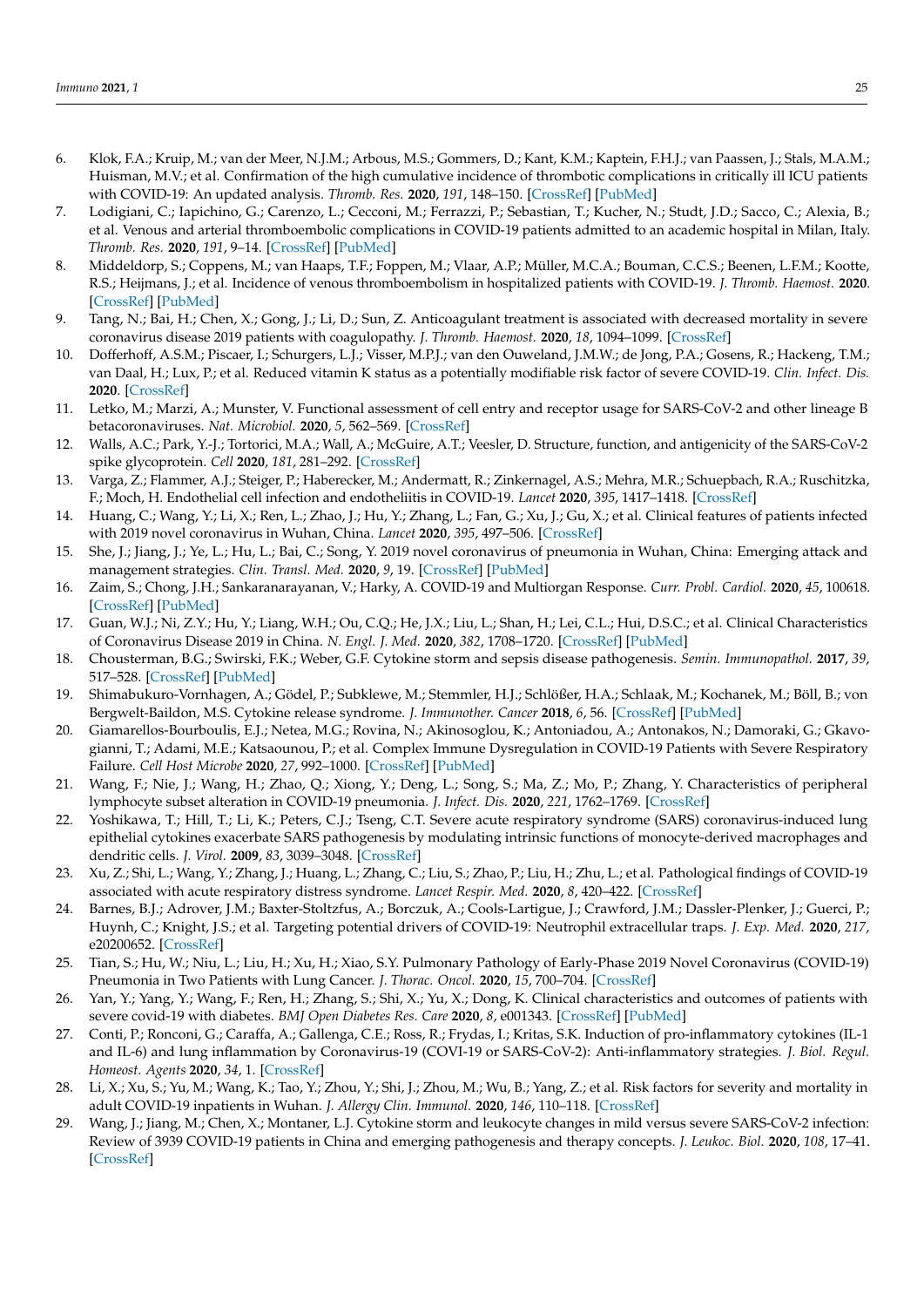- <span id="page-9-0"></span>30. Chen, X.; Zhao, B.; Qu, Y.; Chen, Y.; Xiong, J.; Feng, Y.; Men, D.; Huang, Q.; Liu, Y.; Yang, B. Detectable serum SARS-CoV-2 viral load (RNAaemia) is closely correlated with drastically elevated interleukin 6 (IL-6) level in critically ill COVID-19 patients. *Clin. Infect. Dis.* **2020**, *71*, 1937–1942. [\[CrossRef\]](http://doi.org/10.1093/cid/ciaa449)
- <span id="page-9-1"></span>31. Kolaczkowska, E.; Kubes, P. Neutrophil recruitment and function in health and inflammation. *Nat. Rev. Immunol.* **2013**, *13*, 159–175. [\[CrossRef\]](http://doi.org/10.1038/nri3399) [\[PubMed\]](http://www.ncbi.nlm.nih.gov/pubmed/23435331)
- <span id="page-9-2"></span>32. Kulkarni, T.; O'Reilly, P.; Antony, V.B.; Gaggar, A.; Thannickal, V.J. Matrix Remodeling in Pulmonary Fibrosis and Emphysema. *Am. J. Respir. Cell Mol. Biol.* **2016**, *54*, 751–760. [\[CrossRef\]](http://doi.org/10.1165/rcmb.2015-0166PS)
- <span id="page-9-3"></span>33. Zuo, Y.; Yalavarthi, S.; Shi, H.; Gockman, K.; Zuo, M.; Madison, J.A.; Blair, C.N.; Weber, A.; Barnes, B.J.; Egeblad, M.; et al. Neutrophil extracellular traps in COVID-19. *JCI Insight* **2020**, *5*, e138999. [\[CrossRef\]](http://doi.org/10.1172/jci.insight.138999)
- <span id="page-9-4"></span>34. Chen, W. A potential treatment of COVID-19 with TGF-β blockade. *Int. J. Biol. Sci.* **2020**, *16*, 1954–1955. [\[CrossRef\]](http://doi.org/10.7150/ijbs.46891) [\[PubMed\]](http://www.ncbi.nlm.nih.gov/pubmed/32398962)
- <span id="page-9-5"></span>35. Tang, N.; Li, D.; Wang, X.; Sun, Z. Abnormal coagulation parameters are associated with poor prognosis in patients with novel coronavirus pneumonia. *J. Thromb. Haemost.* **2020**, *18*, 844–847. [\[CrossRef\]](http://doi.org/10.1111/jth.14768) [\[PubMed\]](http://www.ncbi.nlm.nih.gov/pubmed/32073213)
- <span id="page-9-6"></span>36. Schmidt-Arras, D.; Rose-John, S. IL-6 pathway in the liver: From physiopathology to therapy. *J. Hepatol.* **2016**, *64*, 1403–1415. [\[CrossRef\]](http://doi.org/10.1016/j.jhep.2016.02.004) [\[PubMed\]](http://www.ncbi.nlm.nih.gov/pubmed/26867490)
- <span id="page-9-7"></span>37. Atallah, B.; Mallah, S.I.; AlMahmeed, W. Anticoagulation in COVID-19. *Eur. Heart J. Cardiovasc. Pharmacother.* **2020**, *6*, 260–261. [\[CrossRef\]](http://doi.org/10.1093/ehjcvp/pvaa036)
- <span id="page-9-8"></span>38. McGonagle, D.; O'Donnell, J.S.; Sharif, K.; Emery, P.; Bridgewood, C. Immune mechanisms of pulmonary intravascular coagulopathy in COVID-19 pneumonia. *Lancet Rheumatol.* **2020**, *2*, e437–e445. [\[CrossRef\]](http://doi.org/10.1016/S2665-9913(20)30121-1)
- <span id="page-9-9"></span>39. Bompard, F.; Monnier, H.; Saab, I.; Tordjman, M.; Abdoul, H.; Fournier, L.; Sanchez, O.; Lorut, C.; Chassagnon, G.; Revel, M.P. Pulmonary embolism in patients with Covid-19 pneumonia. *Eur. Respir. J.* **2020**. [\[CrossRef\]](http://doi.org/10.1183/13993003.01365-2020)
- <span id="page-9-10"></span>40. Liu, X.; Liu, X.; Xu, Y.; Xu, Z.; Huang, Y.; Chen, S.; Li, S.; Liu, D.; Lin, Z.; Li, Y. Ventilatory Ratio in Hypercapnic Mechanically Ventilated Patients with COVID-19–associated Acute Respiratory Distress Syndrome. *Am. J. Respir. Crit. Care Med.* **2020**, *201*, 1297–1299. [\[CrossRef\]](http://doi.org/10.1164/rccm.202002-0373LE) [\[PubMed\]](http://www.ncbi.nlm.nih.gov/pubmed/32203672)
- <span id="page-9-11"></span>41. Wichmann, D.; Sperhake, J.P.; Lütgehetmann, M.; Steurer, S.; Edler, C.; Heinemann, A.; Heinrich, F.; Mushumba, H.; Kniep, I.; Schröder, A.S.; et al. Autopsy Findings and Venous Thromboembolism in Patients with COVID-19. *Ann. Intern. Med.* **2020**. [\[CrossRef\]](http://doi.org/10.7326/M20-2003) [\[PubMed\]](http://www.ncbi.nlm.nih.gov/pubmed/32374815)
- <span id="page-9-12"></span>42. Zeng, H.; Pappas, C.; Belser, J.A.; Houser, K.V.; Zhong, W.; Wadford, D.A.; Stevens, T.; Balczon, R.; Katz, J.M.; Tumpey, T.M. Human pulmonary microvascular endothelial cells support productive replication of highly pathogenic avian influenza viruses: Possible involvement in the pathogenesis of human H5N1 virus infection. *J. Virol.* **2012**, *86*, 667–678. [\[CrossRef\]](http://doi.org/10.1128/JVI.06348-11)
- <span id="page-9-13"></span>43. Farndale, R.W.; Sixma, J.J.; Barnes, M.J.; de Groot, P.G. The role of collagen in thrombosis and hemostasis. *J. Thromb. Haemost.* **2004**, *2*, 561–573. [\[CrossRef\]](http://doi.org/10.1111/j.1538-7836.2004.00665.x)
- <span id="page-9-14"></span>44. Frantzeskaki, F.; Armaganidis, A.; Orfanos, S.E. Immunothrombosis in Acute Respiratory Distress Syndrome: Cross Talks between Inflammation and Coagulation. *Respiration* **2017**, *93*, 212–225. [\[CrossRef\]](http://doi.org/10.1159/000453002)
- <span id="page-9-15"></span>45. Esmon, C.T.; Vigano-D'Angelo, S.; D'Angelo, A.; Comp, P.C. Anticoagulation proteins C and S. *Adv. Exp. Med. Biol.* **1987**, *214*, 47–54. [\[CrossRef\]](http://doi.org/10.1007/978-1-4757-5985-3_4) [\[PubMed\]](http://www.ncbi.nlm.nih.gov/pubmed/2959034)
- <span id="page-9-16"></span>46. Tabatabai, A.; Rabin, J.; Menaker, J.; Madathil, R.; Galvagno, S.; Menne, A.; Chow, J.H.; Grazioli, A.; Herr, D.; Tanaka, K.; et al. Factor VIII and Functional Protein C Activity in Critically Ill Patients with Coronavirus Disease 2019: A Case Series. *A A Pract.* **2020**, *14*, e01236. [\[CrossRef\]](http://doi.org/10.1213/XAA.0000000000001236) [\[PubMed\]](http://www.ncbi.nlm.nih.gov/pubmed/32539272)
- <span id="page-9-17"></span>47. Dam, H. The antihaemorrhagic vitamin of the chick. *Biochem. J.* **1935**, *29*, 1273–1285. [\[CrossRef\]](http://doi.org/10.1042/bj0291273)
- 48. Dam, H.; Schönheyder, F. A deficiency disease in chicks resembling scurvy. *Biochem. J.* **1934**, *28*, 1355–1359. [\[CrossRef\]](http://doi.org/10.1042/bj0281355) [\[PubMed\]](http://www.ncbi.nlm.nih.gov/pubmed/16745523)
- <span id="page-9-18"></span>49. McFarlane, W.D.; Graham, W.R., Jr.; Richardson, F. The fat-soluble vitamin requirements of the chick: The vitamin A and vitamin D content of fish meal and meat meal. *Biochem. J.* **1931**, *25*, 358–366. [\[CrossRef\]](http://doi.org/10.1042/bj0250358) [\[PubMed\]](http://www.ncbi.nlm.nih.gov/pubmed/16744587)
- <span id="page-9-19"></span>50. McKee, R.W.; Binkley, S.B.; MacCorquodale, D.W.; Thayer, S.A.; Doisy, E.A. The Isolation of Vitamins K1 And K2. *J. Am. Chem. Soc.* **1939**, *61*, 1295. [\[CrossRef\]](http://doi.org/10.1021/ja01874a507)
- <span id="page-9-20"></span>51. Zetterström, R.H.C.P. Dam (1895–1976) and E. A. Doisy (1893–1986): The discovery of antihaemorrhagic vitamin and its impact on neonatal health. *Acta Paediatr.* **2006**, *95*, 642–644. [\[CrossRef\]](http://doi.org/10.1080/08035250600719739)
- <span id="page-9-21"></span>52. Jacobsen, B.K.; Dam, H. Vitamin K in bacteria. *Biochim. Biophys. Acta* **1960**, *40*, 211–216. [\[CrossRef\]](http://doi.org/10.1016/0006-3002(60)91344-5)
- <span id="page-9-22"></span>53. Gijsbers, B.L.; Jie, K.-S.G.; Vermeer, C. Effect of food composition on vitamin K absorption in human volunteers. *Br. J. Nutr.* **1996**, *76*, 223–229. [\[CrossRef\]](http://doi.org/10.1079/BJN19960027)
- <span id="page-9-23"></span>54. Schurgers, L.J.; Vermeer, C. Determination of phylloquinone and menaquinones in food. Effect of food matrix on circulating vitamin K concentrations. *Haemostasis* **2000**, *30*, 298–307. [\[CrossRef\]](http://doi.org/10.1159/000054147)
- <span id="page-9-24"></span>55. Dismore, M.L.; Haytowitz, D.B.; Gebhardt, S.E.; Peterson, J.W.; Booth, S.L. Vitamin K content of nuts and fruits in the US diet. *J. Am. Diet. Assoc.* **2003**, *103*, 1650–1652. [\[CrossRef\]](http://doi.org/10.1016/j.jada.2003.09.028)
- <span id="page-9-25"></span>56. Tarento, T.D.; McClure, D.D.; Talbot, A.M.; Regtop, H.L.; Biffin, J.R.; Valtchev, P.; Dehghani, F.; Kavanagh, J.M. A potential biotechnological process for the sustainable production of vitamin K1. *Crit. Rev. Biotechnol.* **2019**, *39*, 1–19. [\[CrossRef\]](http://doi.org/10.1080/07388551.2018.1474168)
- <span id="page-9-26"></span>57. Davidson, R.T.; Foley, A.L.; Engelke, J.A.; Suttie, J.W. Conversion of dietary phylloquinone to tissue menaquinone-4 in rats is not dependent on gut bacteria. *J. Nutr.* **1998**, *128*, 220–223. [\[CrossRef\]](http://doi.org/10.1093/jn/128.2.220)
- <span id="page-9-27"></span>58. Marles, R.J.; Roe, A.L.; Oketch-Rabah, H.A. US Pharmacopeial Convention safety evaluation of menaquinone-7, a form of vitamin K. *Nutr. Rev.* **2017**, *75*, 553–578. [\[CrossRef\]](http://doi.org/10.1093/nutrit/nux022) [\[PubMed\]](http://www.ncbi.nlm.nih.gov/pubmed/28838081)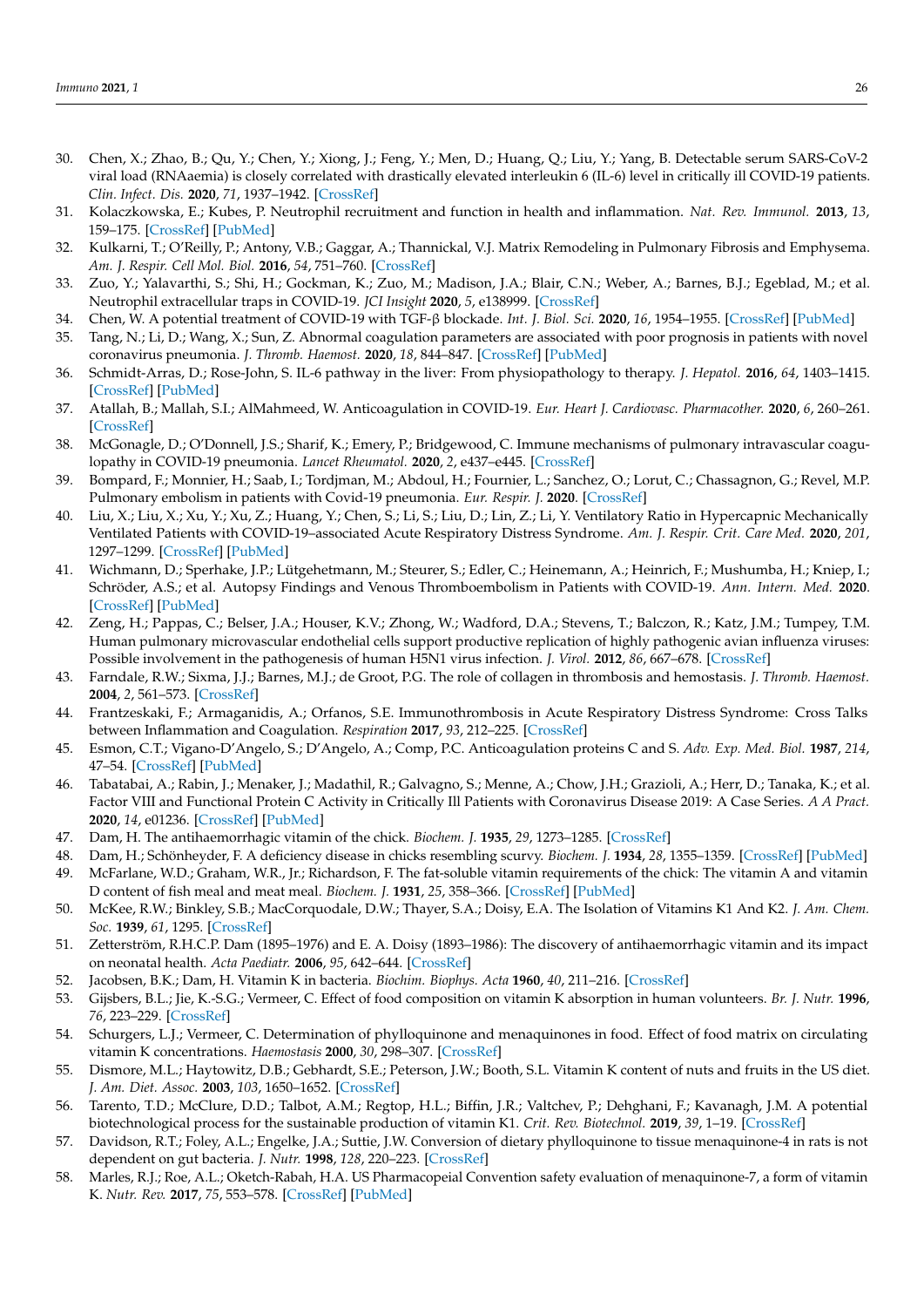- <span id="page-10-0"></span>59. Akbulut, A.C.; Pavlic, A.; Petsophonsakul, P.; Halder, M.; Maresz, K.; Kramann, R.; Schurgers, L. Vitamin K2 needs an RDI separate from vitamin K1. *Nutrients* **2020**, *12*, 1852. [\[CrossRef\]](http://doi.org/10.3390/nu12061852) [\[PubMed\]](http://www.ncbi.nlm.nih.gov/pubmed/32575901)
- <span id="page-10-1"></span>60. Schurgers, L.J.; Teunissen, K.J.; Hamulyák, K.; Knapen, M.H.; Vik, H.; Vermeer, C. Vitamin K-containing dietary supplements: Comparison of synthetic vitamin K1 and natto-derived menaquinone-7. *Blood* **2007**, *109*, 3279–3283. [\[CrossRef\]](http://doi.org/10.1182/blood-2006-08-040709) [\[PubMed\]](http://www.ncbi.nlm.nih.gov/pubmed/17158229)
- <span id="page-10-2"></span>61. World Health Organization. *Vitamin and Mineral Requirements in Human Nutrition*; World Health Organization: Geneva, Switzerland, 2004.
- <span id="page-10-3"></span>62. Binkley, N.C.; Krueger, D.C.; Engelke, J.A.; Foley, A.L.; Suttie, J.W. Vitamin K supplementation reduces serum concentrations of under-gamma-carboxylated osteocalcin in healthy young and elderly adults. *Am. J. Clin. Nutr.* **2000**, *72*, 1523–1528. [\[CrossRef\]](http://doi.org/10.1093/ajcn/72.6.1523)
- <span id="page-10-4"></span>63. Shearer, M.J.; Mallinson, C.N.; Webster, G.R.; Barkhan, P. Clearance from plasma and excretion in urine, faeces and bile of an intravenous dose of tritiated vitamin K 1 in man. *Br. J. Haematol.* **1972**, *22*, 579–588. [\[CrossRef\]](http://doi.org/10.1111/j.1365-2141.1972.tb05704.x)
- <span id="page-10-5"></span>64. Schurgers, L.J.; Vermeer, C. Differential lipoprotein transport pathways of K-vitamins in healthy subjects. *Biochim. Biophys. Acta* **2002**, *1570*, 27–32. [\[CrossRef\]](http://doi.org/10.1016/S0304-4165(02)00147-2)
- <span id="page-10-6"></span>65. Spronk, H.M.; Soute, B.A.; Schurgers, L.J.; Thijssen, H.H.; De Mey, J.G.; Vermeer, C. Tissue-specific utilization of menaquinone-4 results in the prevention of arterial calcification in warfarin-treated rats. *J. Vasc. Res.* **2003**, *40*, 531–537. [\[CrossRef\]](http://doi.org/10.1159/000075344)
- <span id="page-10-7"></span>66. Halder, M.; Petsophonsakul, P.; Akbulut, A.C.; Pavlic, A.; Bohan, F.; Anderson, E.; Maresz, K.; Kramann, R.; Schurgers, L. Vitamin K: Double bonds beyond coagulation insights into differences between vitamin K1 and K2 in health and disease. *Int. J. Mol. Sci.* **2019**, *20*, 896. [\[CrossRef\]](http://doi.org/10.3390/ijms20040896)
- <span id="page-10-8"></span>67. Kaneki, M.; Hedges, S.J.; Hosoi, T.; Fujiwara, S.; Lyons, A.; Ishida, N.; Nakagawa, M.; Takechi, M.; Sano, Y.; Mizuno, Y. Japanese fermented soybean food as the major determinant of the large geographic difference in circulating levels of vitamin K2: Possible implications for hip-fracture risk. *Nutrition* **2001**, *17*, 315–321. [\[CrossRef\]](http://doi.org/10.1016/S0899-9007(00)00554-2)
- <span id="page-10-9"></span>68. Dahlbäck, B. Blood coagulation. *Lancet* **2000**, *355*, 1627–1632. [\[CrossRef\]](http://doi.org/10.1016/S0140-6736(00)02225-X)
- <span id="page-10-10"></span>69. Espana, F.; Medina, P.; Navarro, S.; Zorio, E.; Estellés, A.; Aznar, J. The multifunctional protein C system. *Curr. Med. Chem. Cardiovasc. Hematol. Agents* **2005**, *3*, 119–131. [\[CrossRef\]](http://doi.org/10.2174/1568016053544336)
- <span id="page-10-11"></span>70. Olson, R.E. The function and metabolism of vitamin K. *Annu. Rev. Nutr.* **1984**, *4*, 281–337. [\[CrossRef\]](http://doi.org/10.1146/annurev.nu.04.070184.001433) [\[PubMed\]](http://www.ncbi.nlm.nih.gov/pubmed/6380538)
- 71. Suttie, J.W. Vitamin K-dependent carboxylase. *Annu. Rev. Biochem.* **1985**, *54*, 459–477. [\[CrossRef\]](http://doi.org/10.1146/annurev.bi.54.070185.002331) [\[PubMed\]](http://www.ncbi.nlm.nih.gov/pubmed/3896125)
- <span id="page-10-12"></span>72. Danziger, J. Vitamin K-dependent proteins, warfarin, and vascular calcification. *Clin. J. Am. Soc. Nephrol.* **2008**, *3*, 1504–1510. [\[CrossRef\]](http://doi.org/10.2215/CJN.00770208)
- <span id="page-10-13"></span>73. Nelsestuen, G.L.; Zytkovicz, T.H.; Howard, J.B. The mode of action of vitamin K. Identification of gamma-carboxyglutamic acid as a component of prothrombin. *J. Biol. Chem.* **1974**, *249*, 6347–6350. [\[CrossRef\]](http://doi.org/10.1016/S0021-9258(19)42259-X)
- <span id="page-10-14"></span>74. Schurgers, L.J.; Spronk, H.M. Differential cellular effects of old and new oral anticoagulants: Consequences to the genesis and progression of atherosclerosis. *Thromb. Haemost.* **2014**, *112*, 909–917. [\[CrossRef\]](http://doi.org/10.1160/th14-03-0268) [\[PubMed\]](http://www.ncbi.nlm.nih.gov/pubmed/25298033)
- 75. Nelsestuen, G.L.; Suttie, J.W. Mode of action of vitamin K. Calcium binding properties of bovine prothrombin. *Biochemistry* **1972**, *11*, 4961–4964. [\[CrossRef\]](http://doi.org/10.1021/bi00776a013)
- <span id="page-10-15"></span>76. Ellison, E.H.; Castellino, F.J. Adsorption of vitamin K-dependent blood coagulation proteins to spread phospholipid monolayers as determined from combined measurements of the surface pressure and surface protein concentration. *Biochemistry* **1998**, *37*, 7997–8003. [\[CrossRef\]](http://doi.org/10.1021/bi973118+)
- <span id="page-10-16"></span>77. Reddi, K.; Henderson, B.; Meghji, S.; Wilson, M.; Poole, S.; Hopper, C.; Harris, M.; Hodges, S.J. Interleukin 6 production by lipopolysaccharide-stimulated human fibroblasts is potently inhibited by naphthoquinone (vitamin K) compounds. *Cytokine* **1995**, *7*, 287–290. [\[CrossRef\]](http://doi.org/10.1006/cyto.1995.0034)
- 78. Pan, M.H.; Maresz, K.; Lee, P.S.; Wu, J.C.; Ho, C.T.; Popko, J.; Mehta, D.S.; Stohs, S.J.; Badmaev, V. Inhibition of TNF-α, IL-1α, and IL-1β by Pretreatment of Human Monocyte-Derived Macrophages with Menaquinone-7 and Cell Activation with TLR Agonists In Vitro. *J. Med. Food* **2016**, *19*, 663–669. [\[CrossRef\]](http://doi.org/10.1089/jmf.2016.0030)
- <span id="page-10-17"></span>79. Ohsaki, Y.; Shirakawa, H.; Miura, A.; Giriwono, P.E.; Sato, S.; Ohashi, A.; Iribe, M.; Goto, T.; Komai, M. Vitamin K suppresses the lipopolysaccharide-induced expression of inflammatory cytokines in cultured macrophage-like cells via the inhibition of the activation of nuclear factor κB through the repression of IKKα/β phosphorylation. *J. Nutr. Biochem.* **2010**, *21*, 1120–1126. [\[CrossRef\]](http://doi.org/10.1016/j.jnutbio.2009.09.011)
- <span id="page-10-18"></span>80. Myneni, V.D.; Mezey, E. Immunomodulatory effect of vitamin K2: Implications for bone health. *Oral Dis.* **2018**, *24*, 67–71. [\[CrossRef\]](http://doi.org/10.1111/odi.12759) [\[PubMed\]](http://www.ncbi.nlm.nih.gov/pubmed/29480629)
- <span id="page-10-19"></span>81. Price, P.A.; Urist, M.R.; Otawara, Y. Matrix Gla protein, a new gamma-carboxyglutamic acid-containing protein which is associated with the organic matrix of bone. *Biochem. Biophys. Res. Commun.* **1983**, *117*, 765–771. [\[CrossRef\]](http://doi.org/10.1016/0006-291X(83)91663-7)
- 82. Hauschka, P.V.; Lian, J.B.; Gallop, P.M. Direct identification of the calcium-binding amino acid, gamma-carboxyglutamate, in mineralized tissue. *Proc. Natl. Acad. Sci. USA* **1975**, *72*, 3925–3929. [\[CrossRef\]](http://doi.org/10.1073/pnas.72.10.3925) [\[PubMed\]](http://www.ncbi.nlm.nih.gov/pubmed/1060074)
- <span id="page-10-20"></span>83. Willems, B.A.; Vermeer, C.; Reutelingsperger, C.P.; Schurgers, L.J. The realm of vitamin K dependent proteins: Shifting from coagulation toward calcification. *Mol. Nutr. Food Res.* **2014**, *58*, 1620–1635. [\[CrossRef\]](http://doi.org/10.1002/mnfr.201300743)
- <span id="page-10-21"></span>84. Schurgers, L.J.; Uitto, J.; Reutelingsperger, C.P. Vitamin K-dependent carboxylation of matrix Gla-protein: A crucial switch to control ectopic mineralization. *Trends Mol. Med.* **2013**, *19*, 217–226. [\[CrossRef\]](http://doi.org/10.1016/j.molmed.2012.12.008)
- <span id="page-10-22"></span>85. Luo, G.; Ducy, P.; McKee, M.D.; Pinero, G.J.; Loyer, E.; Behringer, R.R.; Karsenty, G. Spontaneous calcification of arteries and cartilage in mice lacking matrix GLA protein. *Nature* **1997**, *386*, 78–81. [\[CrossRef\]](http://doi.org/10.1038/386078a0) [\[PubMed\]](http://www.ncbi.nlm.nih.gov/pubmed/9052783)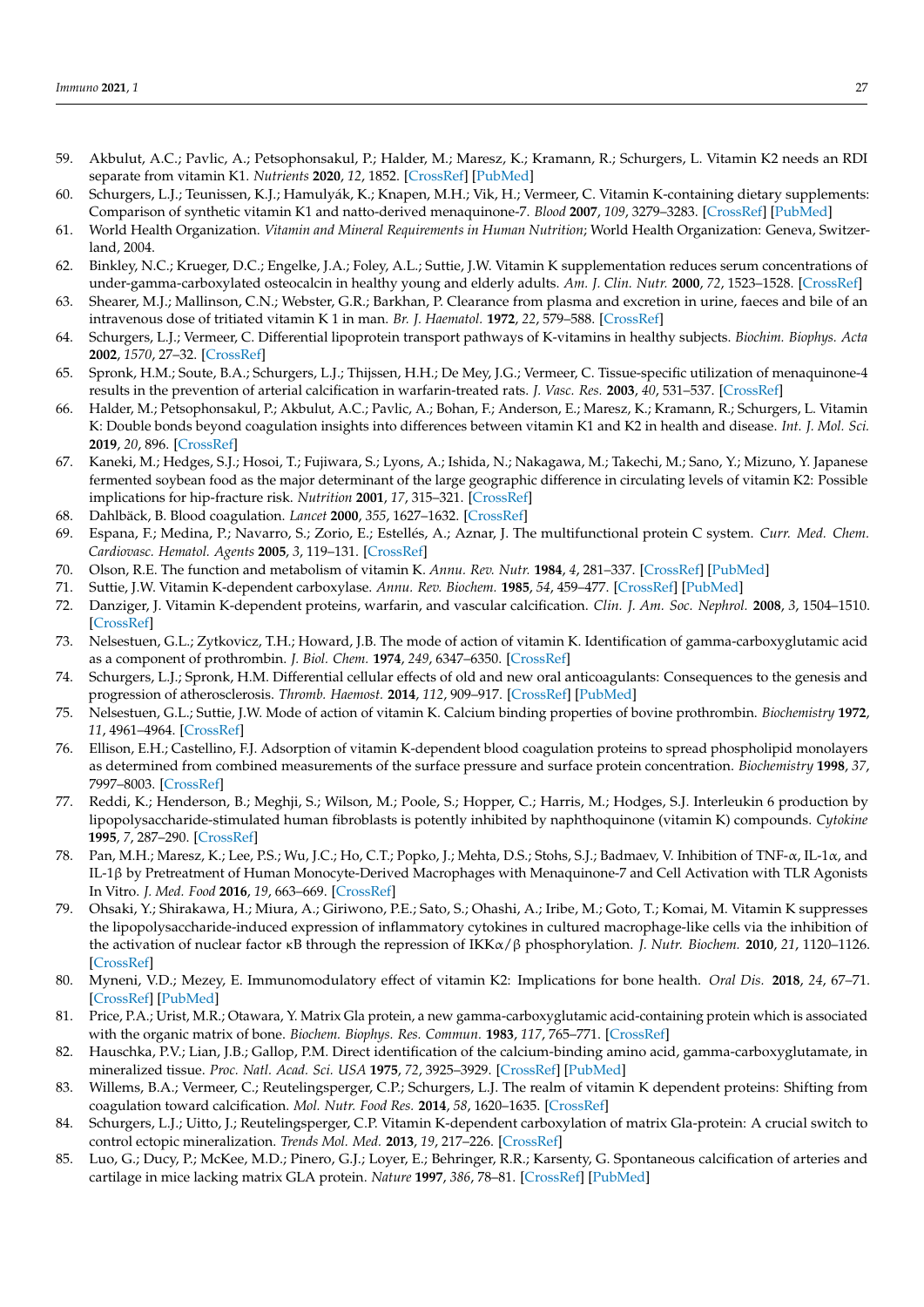- <span id="page-11-0"></span>86. Munroe, P.B.; Olgunturk, R.O.; Fryns, J.-P.; Van Maldergem, L.; Ziereisen, F.; Yuksel, B.; Gardiner, R.M.; Chung, E. Mutations in the gene encoding the human matrix Gla protein cause Keutel syndrome. *Nat. Genet.* **1999**, *21*, 142–144. [\[CrossRef\]](http://doi.org/10.1038/5102) [\[PubMed\]](http://www.ncbi.nlm.nih.gov/pubmed/9916809)
- <span id="page-11-1"></span>87. Piscaer, I.; Wouters, E.F.M.; Vermeer, C.; Janssens, W.; Franssen, F.M.E.; Janssen, R. Vitamin K deficiency: The linking pin between COPD and cardiovascular diseases? *Respir. Res.* **2017**, *18*, 189. [\[CrossRef\]](http://doi.org/10.1186/s12931-017-0673-z) [\[PubMed\]](http://www.ncbi.nlm.nih.gov/pubmed/29132356)
- <span id="page-11-2"></span>88. Janssen, R.; Vermeer, C. Vitamin K deficit and elastolysis theory in pulmonary elasto-degenerative diseases. *Med Hypotheses* **2017**, *108*, 38–41. [\[CrossRef\]](http://doi.org/10.1016/j.mehy.2017.07.029)
- <span id="page-11-3"></span>89. Jono, S.; Shioi, A.; Ikari, Y.; Nishizawa, Y. Vascular calcification in chronic kidney disease. *J. Bone Miner. Metab.* **2006**, *24*, 176–181. [\[CrossRef\]](http://doi.org/10.1007/s00774-005-0668-6)
- <span id="page-11-4"></span>90. ERA-EDTA Council, ERACODA Working Group. Chronic kidney disease is a key risk factor for severe COVID-19: A call to action by the ERA-EDTA. *Nephrol. Dial. Transplant.* **2021**, *36*, 87–94. [\[CrossRef\]](http://doi.org/10.1093/ndt/gfaa314)
- <span id="page-11-5"></span>91. Han, H.; Yang, L.; Liu, R.; Liu, F.; Wu, K.L.; Li, J.; Liu, X.H.; Zhu, C.L. Prominent changes in blood coagulation of patients with SARS-CoV-2 infection. *Clin. Chem. Lab. Med.* **2020**, *58*, 1116–1120. [\[CrossRef\]](http://doi.org/10.1515/cclm-2020-0188)
- <span id="page-11-6"></span>92. Kollias, A.; Kyriakoulis, K.G.; Dimakakos, E.; Poulakou, G.; Stergiou, G.S.; Syrigos, K. Thromboembolic risk and anticoagulant therapy in COVID-19 patients: Emerging evidence and call for action. *Br. J. Haematol.* **2020**, *189*, 846–847. [\[CrossRef\]](http://doi.org/10.1111/bjh.16727)
- <span id="page-11-7"></span>93. Manna, P.; Kalita, J. Beneficial role of vitamin K supplementation on insulin sensitivity, glucose metabolism, and the reduced risk of type 2 diabetes: A review. *Nutrition* **2016**, *32*, 732–739. [\[CrossRef\]](http://doi.org/10.1016/j.nut.2016.01.011)
- <span id="page-11-8"></span>94. Campbell, A.W. Vitamin K2 in the Prevention of Cardiovascular Diseases and Diabetes. *Altern. Ther. Health Med.* **2017**, *23*, 8–10. 95. Van Ballegooijen, A.J.; Cepelis, A.; Visser, M.; Brouwer, I.A.; van Schoor, N.M.; Beulens, J.W. Joint Association of Low Vitamin D
- and Vitamin K Status with Blood Pressure and Hypertension. *Hypertension* **2017**, *69*, 1165–1172. [\[CrossRef\]](http://doi.org/10.1161/HYPERTENSIONAHA.116.08869) [\[PubMed\]](http://www.ncbi.nlm.nih.gov/pubmed/28396533)
- <span id="page-11-9"></span>96. Zhou, F.; Yu, T.; Du, R.; Fan, G.; Liu, Y.; Liu, Z.; Xiang, J.; Wang, Y.; Song, B.; Gu, X.; et al. Clinical course and risk factors for mortality of adult inpatients with COVID-19 in Wuhan, China: A retrospective cohort study. *Lancet* **2020**, *395*, 1054–1062. [\[CrossRef\]](http://doi.org/10.1016/S0140-6736(20)30566-3)
- <span id="page-11-10"></span>97. Cozzolino, M.; Mangano, M.; Galassi, A.; Ciceri, P.; Messa, P.; Nigwekar, S. Vitamin K in chronic kidney disease. *Nutrients* **2019**, *11*, 168. [\[CrossRef\]](http://doi.org/10.3390/nu11010168) [\[PubMed\]](http://www.ncbi.nlm.nih.gov/pubmed/30646590)
- <span id="page-11-11"></span>98. Cranenburg, E.C.; Schurgers, L.J.; Uiterwijk, H.H.; Beulens, J.W.; Dalmeijer, G.W.; Westerhuis, R.; Magdeleyns, E.J.; Herfs, M.; Vermeer, C.; Laverman, G.D. Vitamin K intake and status are low in hemodialysis patients. *Kidney Int.* **2012**, *82*, 605–610. [\[CrossRef\]](http://doi.org/10.1038/ki.2012.191) [\[PubMed\]](http://www.ncbi.nlm.nih.gov/pubmed/22648294)
- <span id="page-11-12"></span>99. Shea, M.K.; O'Donnell, C.J.; Hoffmann, U.; Dallal, G.E.; Dawson-Hughes, B.; Ordovas, J.M.; Price, P.A.; Williamson, M.K.; Booth, S.L. Vitamin K supplementation and progression of coronary artery calcium in older men and women. *Am. J. Clin. Nutr.* **2009**, *89*, 1799–1807. [\[CrossRef\]](http://doi.org/10.3945/ajcn.2008.27338)
- <span id="page-11-13"></span>100. Ackermann, M.; Verleden, S.E.; Kuehnel, M.; Haverich, A.; Welte, T.; Laenger, F.; Vanstapel, A.; Werlein, C.; Stark, H.; Tzankov, A.; et al. Pulmonary Vascular Endothelialitis, Thrombosis, and Angiogenesis in Covid-19. *N. Engl. J. Med.* **2020**, *383*, 120–128. [\[CrossRef\]](http://doi.org/10.1056/NEJMoa2015432)
- <span id="page-11-14"></span>101. Thachil, J.; Tang, N.; Gando, S.; Falanga, A.; Cattaneo, M.; Levi, M.; Clark, C.; Iba, T. ISTH interim guidance on recognition and management of coagulopathy in COVID-19. *J. Thromb. Haemost.* **2020**, *18*, 1023–1026. [\[CrossRef\]](http://doi.org/10.1111/jth.14810) [\[PubMed\]](http://www.ncbi.nlm.nih.gov/pubmed/32338827)
- <span id="page-11-15"></span>102. Barrett, C.D.; Moore, H.B.; Yaffe, M.B.; Moore, E.E. ISTH interim guidance on recognition and management of coagulopathy in COVID-19: A comment. *J. Thromb. Haemost.* **2020**. [\[CrossRef\]](http://doi.org/10.1111/jth.14860) [\[PubMed\]](http://www.ncbi.nlm.nih.gov/pubmed/32302462)
- <span id="page-11-16"></span>103. Thachil, J. The versatile heparin in COVID-19. *J. Thromb. Haemost.* **2020**, *18*, 1020–1022. [\[CrossRef\]](http://doi.org/10.1111/jth.14821)
- <span id="page-11-17"></span>104. Harr, J.N.; Moore, E.E.; Chin, T.L.; Ghasabyan, A.; Gonzalez, E.; Wohlauer, M.V.; Sauaia, A.; Banerjee, A.; Silliman, C.C. Postinjury hyperfibrinogenemia compromises efficacy of heparin-based venous thromboembolism prophylaxis. *Shock* **2014**, *41*, 33–39. [\[CrossRef\]](http://doi.org/10.1097/SHK.0000000000000067) [\[PubMed\]](http://www.ncbi.nlm.nih.gov/pubmed/24351527)
- <span id="page-11-18"></span>105. Turshudzhyan, A. Anticoagulation Options for Coronavirus Disease 2019 (COVID-19)-Induced Coagulopathy. *Cureus* **2020**, *12*, e8150. [\[CrossRef\]](http://doi.org/10.7759/cureus.8150) [\[PubMed\]](http://www.ncbi.nlm.nih.gov/pubmed/32550069)
- <span id="page-11-19"></span>106. Schutgens, R.E. DOAC in COVID-19: Yes or No? *HemaSphere* **2021**, *5*, e526. [\[CrossRef\]](http://doi.org/10.1097/HS9.0000000000000526) [\[PubMed\]](http://www.ncbi.nlm.nih.gov/pubmed/33403357)
- <span id="page-11-20"></span>107. Driggin, E.; Madhavan, M.V.; Bikdeli, B.; Chuich, T.; Laracy, J.; Biondi-Zoccai, G.; Brown, T.S.; Der Nigoghossian, C.; Zidar, D.A.; Haythe, J. Cardiovascular considerations for patients, health care workers, and health systems during the COVID-19 pandemic. *J. Am. Coll. Cardiol.* **2020**, *75*, 2352–2371. [\[CrossRef\]](http://doi.org/10.1016/j.jacc.2020.03.031)
- <span id="page-11-21"></span>108. Testa, S.; Prandoni, P.; Paoletti, O.; Morandini, R.; Tala, M.; Dellanoce, C.; Giorgi-Pierfranceschi, M.; Betti, M.; Battista Danzi, G.; Pan, A. Direct oral anticoagulant plasma levels' striking increase in severe COVID-19 respiratory syndrome patients treated with antiviral agents: The Cremona experience. *J. Thromb. Haemost.* **2020**, *18*, 1320–1323. [\[CrossRef\]](http://doi.org/10.1111/jth.14871)
- <span id="page-11-22"></span>109. Burstyn-Cohen, T.; Heeb, M.J.; Lemke, G. Lack of protein S in mice causes embryonic lethal coagulopathy and vascular dysgenesis. *J. Clin. Investig.* **2009**, *119*, 2942–2953. [\[CrossRef\]](http://doi.org/10.1172/JCI39325) [\[PubMed\]](http://www.ncbi.nlm.nih.gov/pubmed/19729839)
- 110. Fair, D.S.; Marlar, R.A.; Levin, E.G. Human endothelial cells synthesize protein S. *Blood* **1986**, *67*, 1168–1171. [\[CrossRef\]](http://doi.org/10.1182/blood.V67.4.1168.1168)
- <span id="page-11-23"></span>111. Stern, D.; Brett, J.; Harris, K.; Nawroth, P. Participation of endothelial cells in the protein C-protein S anticoagulant pathway: The synthesis and release of protein S. *J. Cell Biol.* **1986**, *102*, 1971–1978. [\[CrossRef\]](http://doi.org/10.1083/jcb.102.5.1971)
- <span id="page-11-24"></span>112. Schurgers, L.J.; Shearer, M.J.; Hamulyák, K.; Stöcklin, E.; Vermeer, C. Effect of vitamin K intake on the stability of oral anticoagulant treatment: Dose-response relationships in healthy subjects. *Blood* **2004**, *104*, 2682–2689. [\[CrossRef\]](http://doi.org/10.1182/blood-2004-04-1525)
- <span id="page-11-25"></span>113. Paliani, U.; Filippucci, E.; Gresele, P. Significant potentiation of anticoagulation by flu-vaccine during the season 2001–2002. *Haematologica* **2003**, *88*, 599–600. [\[PubMed\]](http://www.ncbi.nlm.nih.gov/pubmed/12745282)